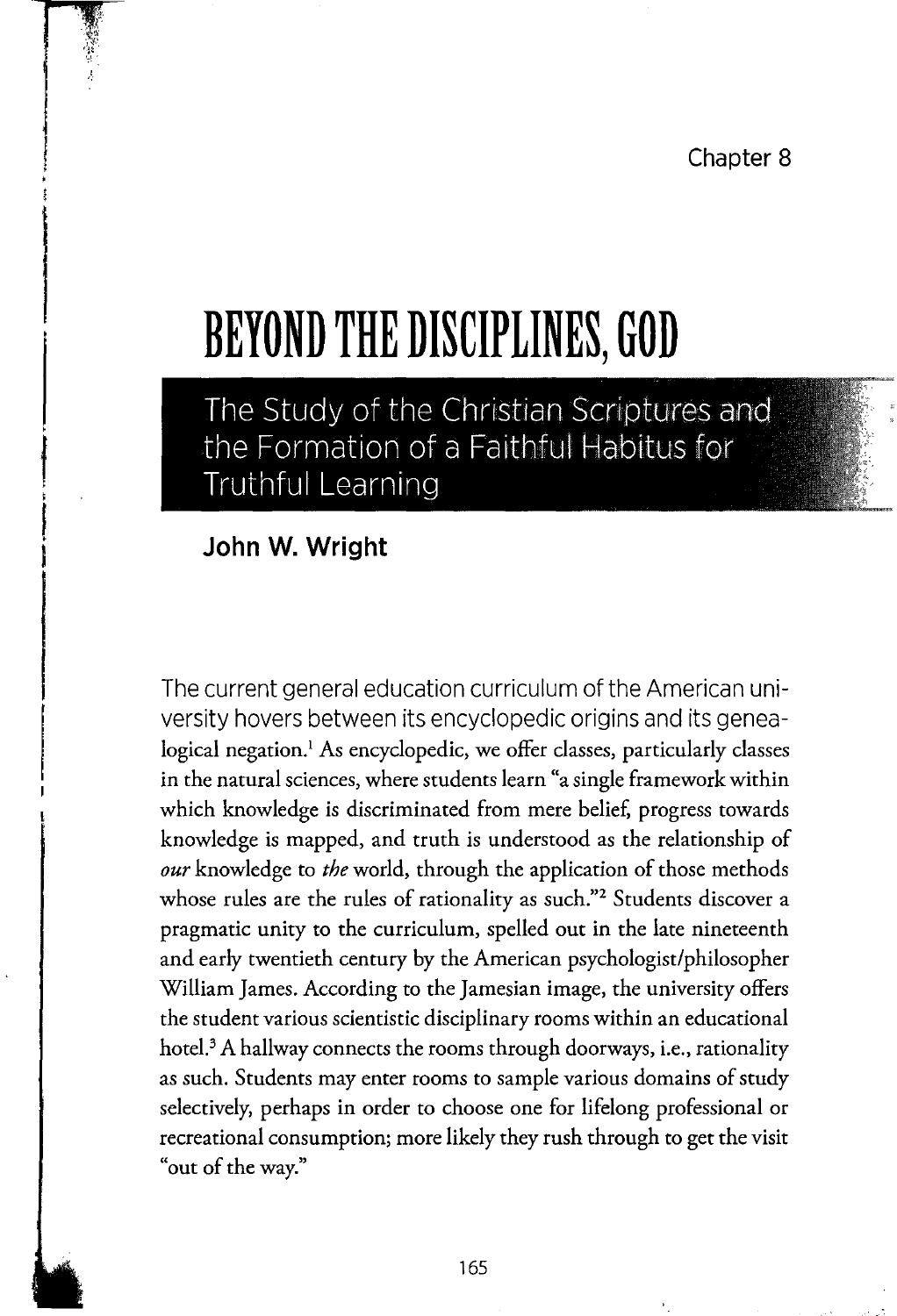*As* genealogical, we require students to leave the hallway to enter other disciplinary rooms, particularly the social sciences and the humanities. Students enter these disciplines through previously unseen apertures in order to undo a unitary concept of reason. In these rooms, students learn that there is "a multiplicity of perspectives within each of which truth-from-a-point-of-view may be asserted, but no truth-assuch, an empty notion, about *the* world, an equally empty notion. There are no rules of rationality as such to be appealed to, there are rather strategies of insight and strategies of subversion."4 These rooms form socially engaged rationalities. Here students learn to make a difference in the world, to provide a voice for the voiceless, and to empower those oppressed by the dominant hegemonic powers. In these rooms students learn the moral and political superiority of resistance over hegemony. Students become strategic, activist intellects to unsettle the settled, to denaturalize the natural, to learn to engage in authentic and meaningful activities either professionally as an activist or as a volunteer within the civil society of their choice.

In such a curriculum bifurcated between nature and culture, students learn most of all that there is a hallway, a respite outside the conflict of the faculty. The hallway stands beyond the gaze of professors, monitored by the coercive discipline of the local university administration and the state. The marketplace governs this realm to provide entertainment, fun, and a lever to release pressure from the stress of the classroom. From the students' perspective, it seems a realm of peace. No conflict is visibly manifest as market-formed demographic niches lead students into parallel passages in the market-formed width of the hallway. When conflicts do emerge, the administration and/or state moves quickly to expunge its evidence from historical consciousness to restore the university's and state's desired image as the arbitrators of peace.

The general education curricular structure mirrors the larger institutional conflict within the contemporary university faculty. Particular academic disciplines exist through the force of the encyclopedic tradition. Students learn, as their faculty before them, to control and dominate nature, to manage and produce for profit within the neoliberal marketplace. Cultural studies and related modes of thought exist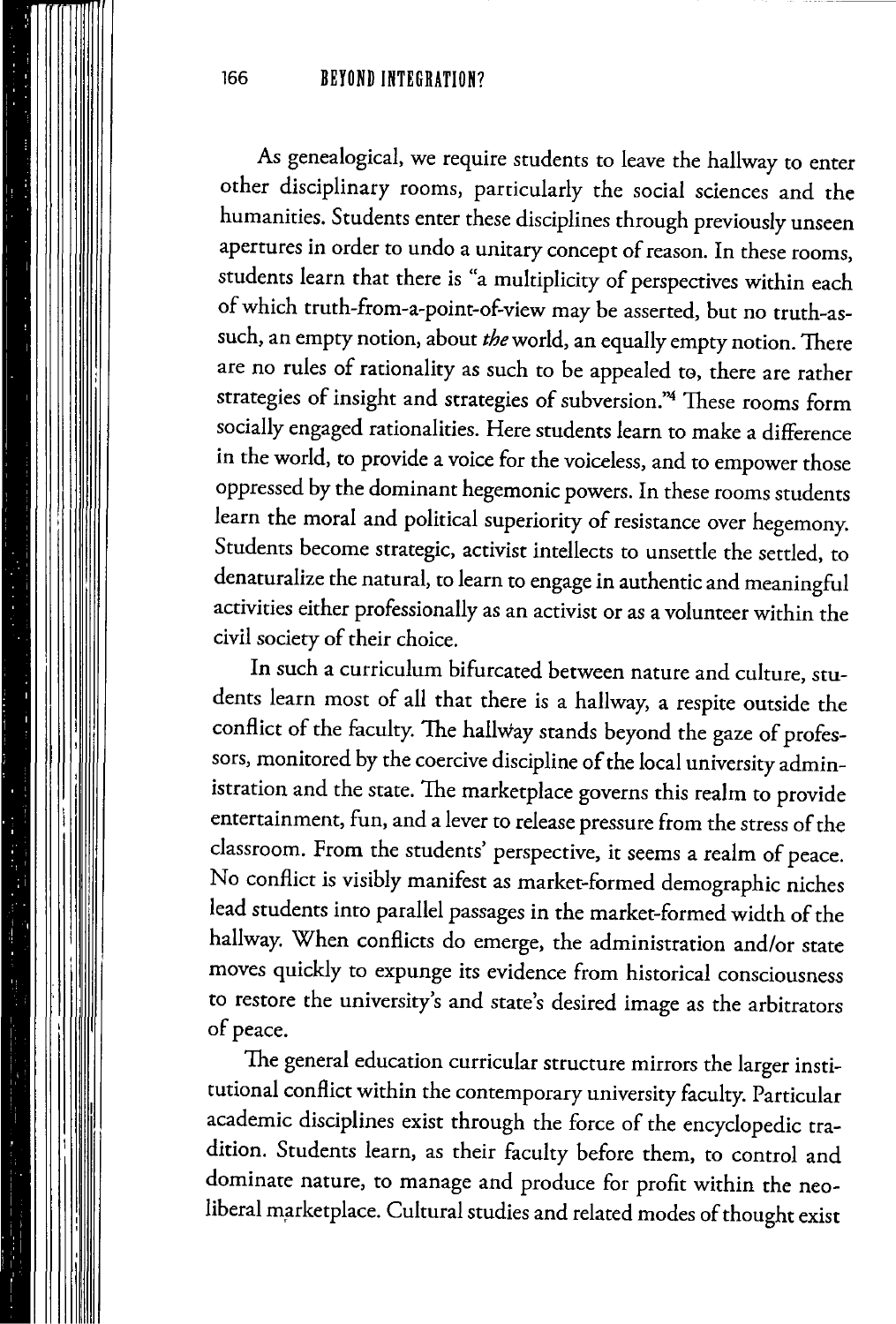parasitically upon this work of productivity. The faculty of resistance legitimate themselves through the criticism of the neo-liberal forces that reduce knowledge to productivity, masking the deep interests already embedded in the categories of the knowledge produced. The university provides the field of dreams upon which the faculty and students participate in the agonistic dialectic of hegemony and resistance. The university *qua* university transforms the struggle into the creative production of history. The university forms students to "make a difference" as intentional players within the production of history. Students learn to manage the conflict between hegemony and resistance with technical competence, to express their own will in order to judge when to dominate and when to resist. Most of all, they learn to escape into the hallway of relationships (or hooking up) to consume material or cultural goods or each other; such a realm is ultimately much more fun than struggle.

How does one place the study of God, theology, in such a setting? The question disrupts. Is it a matter of hegemony or resistance? Knowledge or faith? Learning or values clarification? A single room or the hallway? The fact that the question disrupts shows how deeply the modern/postmodern university has formed us. Perhaps we might turn to a foundational text of the contemporary university-Immanuel Kant's *The Conflict of the Faculties-in* order to understand better the tacit knowledge that shapes our daily work and life.

### **Kant, the University, and the Discipline of the State**

Immanuel Kant, the eighteenth-century Prussian Enlightenment philosopher, is famous for his three philosophical critiques-The Critique *of Pure Reason, The Critique of Practical Reason,* and *The Critique of judgment-and* his important essay, "What Is Enlightenment?" Nonetheless, as Thomas Howard has noted, another of Kant's essays, "The Conflict of the Faculties,"

is a work of rich significance. Not only does it shed light on Kant's personal religious views, but the work also effectively summed up, while adding trenchant commentary to, the growing concern many had about the division of the faculties. What is more, the work influenced many future directions of German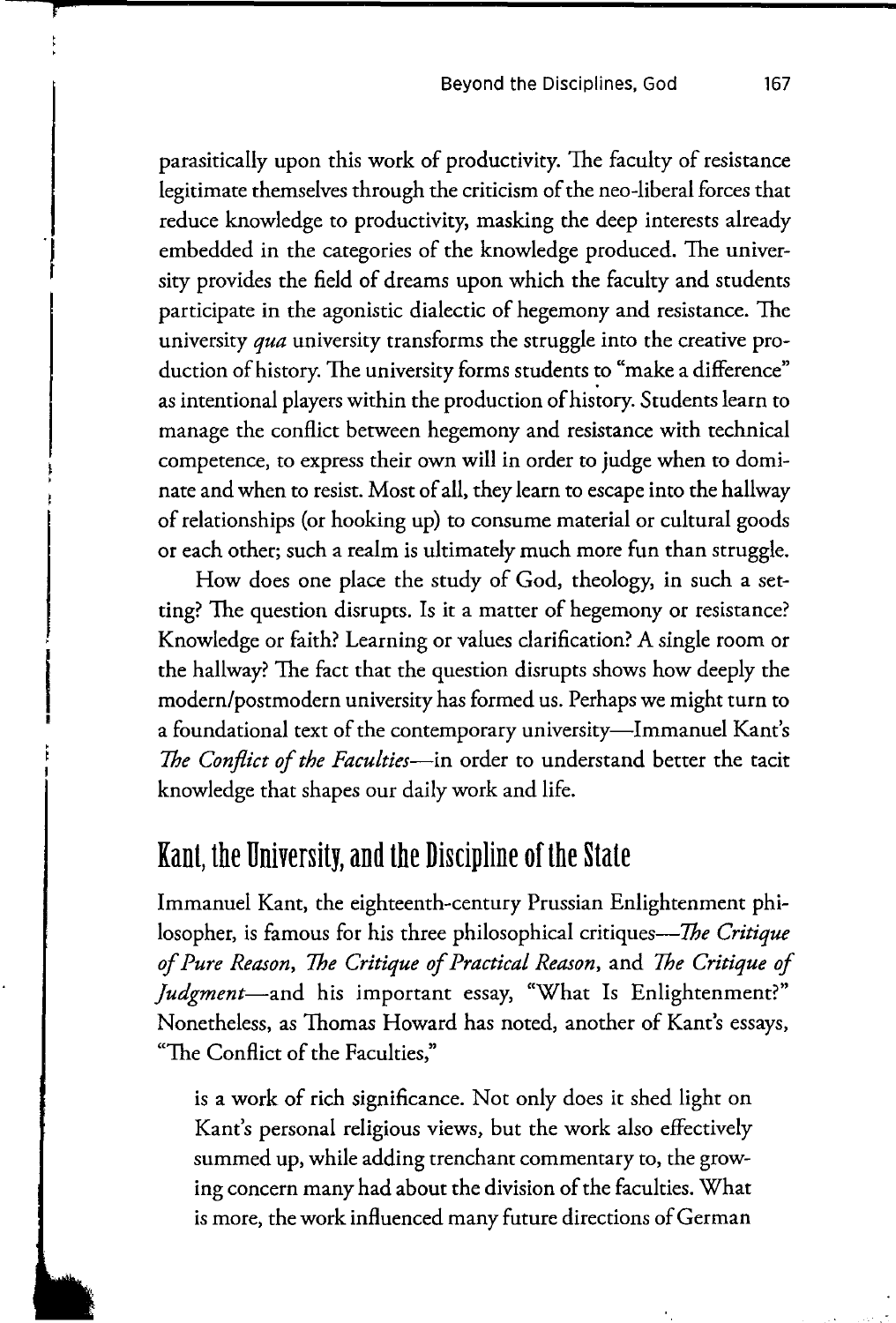university development: practically every major figure involved in the founding of the University of Berlin would have known its contents and the circumstances of its writing quite well.<sup>5</sup>

Kant's essay provides a genealogical foundation for the transformation of universities that occurred in the United States during the late nineteenth and twentieth centuries.

The deepest presupposition of Kant's essay is the universality of the state. As Jacques Derrida rightly notes, for Kant the university

is not authorized by itself. It is authorized *(berechtigt)* by a nonuniversity agency-here, by the state-and according to criteria no longer necessarily or finally those of scientific competence, but those of a certain performativity. The autonomy of scientific evaluation may be absolute and unconditioned, but the political effects of its legitimation, even supposing that one could in all rigor distinguish them, are nonetheless controlled, measured, and overseen by a power outside the university.<sup>6</sup>

The state grounds the university as the condition for its existence.

The higher faculty, the faculty of theology, law, and medicine, operate directly under the state to provide an educated class to manage its populace: "the following order exists among the incentives that the government can use to achieve its end (of influencing the people)."<sup>7</sup> Even though Kant emphasizes the absolute autonomy of the "lower faculty" from state interference, this faculty still exists for the state. As the "lower" philosophy faculty pursues its disinterested, rational research, the higher faculty mediates the lower faculty's findings to the state bureaucracy:

The result of the freedom, which the philosophy faculty must enjoy unimpaired, is that the higher faculties (themselves better instructed) will lead these officials more and more onto the way of truth. And the officials, of their own part, also more enlightened about their duty, will not be repelled at changing their exposition, since the new way involves nothing more than a clearer insight into means for achieving the same end.<sup>8</sup>

i: I: 'MI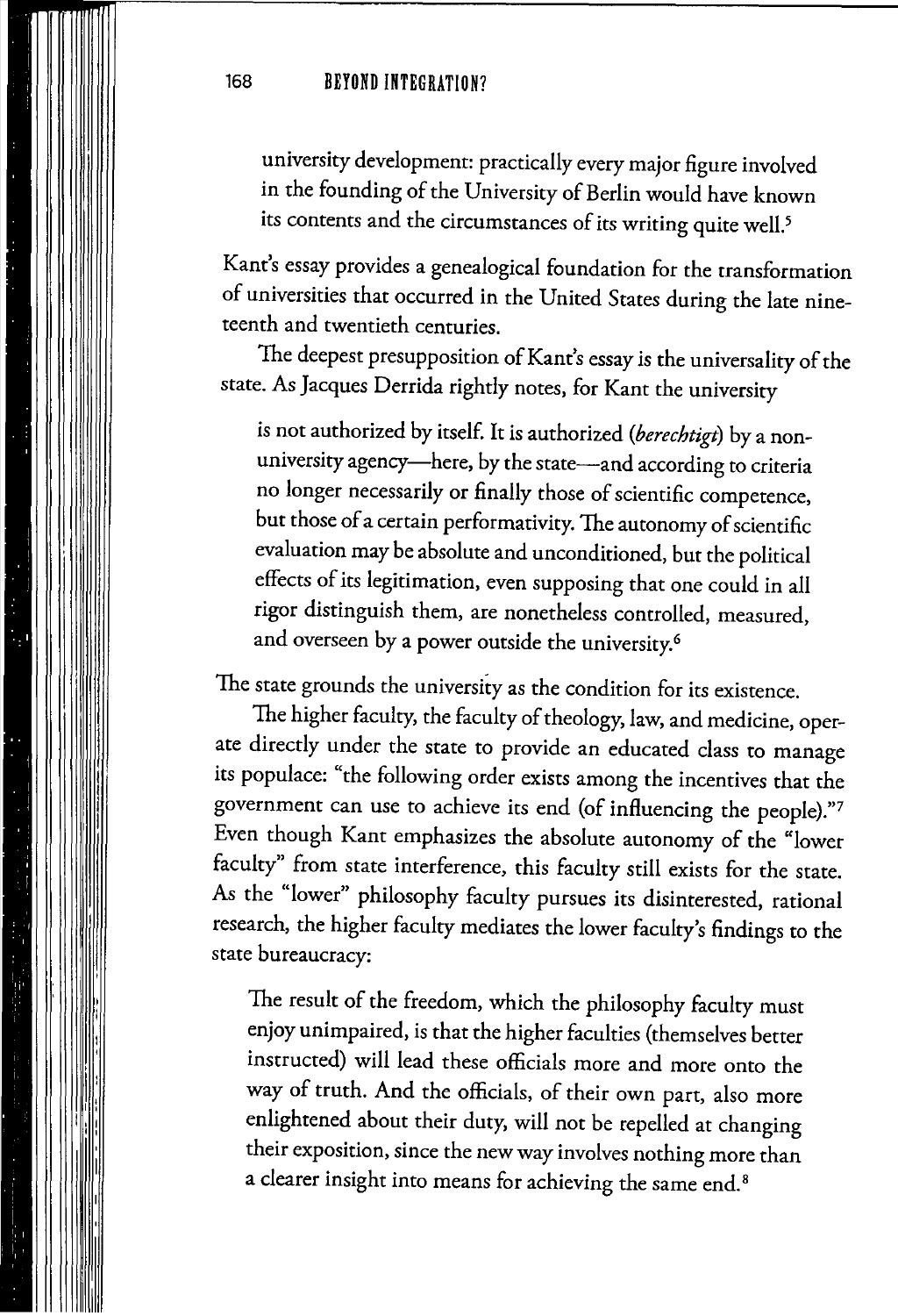The state provides the end, the *telos,* of the university. The state is the university's Alpha and Omega, its beginning and end, the context in which the university lives and moves and has its being. For Kant, the university performs for the state as the state calls it into existence.

As part of the higher faculty, the theology faculty, what Kant calls "biblical theologians," serves the state both directly and indirectly. Directly, the Bible possesses a utilitarian worth to aid the state's domination of its population:

... the Bible deserves to be kept, put to moral use, and assigned to religion as its guide *just as if it is a divine revelation.* 

If the government were to neglect that great means for establishing and administering civil order and peace and abandon it to frivolous hands, the audacity of those prodigies of strength who imagine they have already outgrown this leadingstring of dogma ... would soon make it [the state] regret its indulgence.<sup>9</sup>

Kant's vision is not merely a Constantinian modernity where theology works to legitimate the morality of the nation-state; it is what Thomas Howard calls an "Erastian modernity": "a process whereby the churches were virtually annexed to the modernizing state and subjected to major government oversight and regulation."<sup>10</sup> The theology faculty's direct subordination to the state was their price of admission into Kant's university.

Indirectly, the theology faculty serves the state by mediating conflict between the state and the lower faculty. While the theology faculty may not criticize the work of the philosophy faculty, the philosophy faculty disciplines the theology faculty according to the "critique of reason."<sup>11</sup> The theology faculty must re-state its teachings in light of reason, the work of the lower faculty: "when conflict arises about the sense of a scriptural text, philosophy-that is, the lower faculty, which has truth as its end—claims the prerogative of deciding its meaning."<sup>12</sup> For instance, as "the only thing that matters in religion is *deeds,* and this final aim, accordingly, a meaning appropriate to it, must be attributed to every biblical dogma."<sup>13</sup> Therefore, "ecclesiastical faith, as the mere vehicle of religious faith, is mutable and must remain open to gradual purification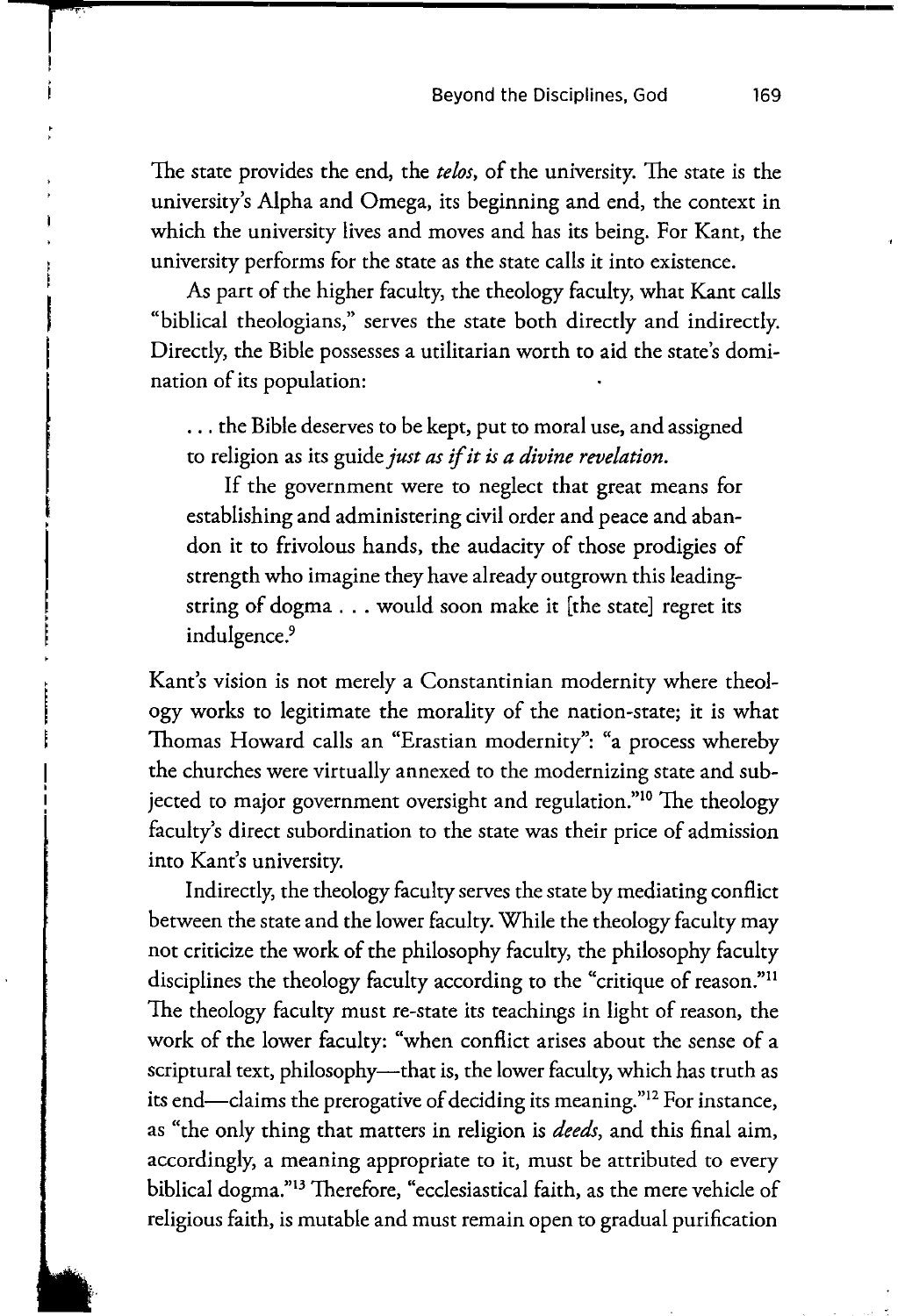until it coincides with religious faith."14 The study of the Bible within the university necessarily involves a task of correlation, constantly adjusting the ecdesial faith to bring it into line with universal reason and morality. Then the theology faculty may transmit it to state officials who shape the populace to bring about "peace and harmony" for the state. Reason, seen in the bodies of the philosophy faculty, must discipline theology, seen in the bodies of the theology faculty, for the good of the state. Kant's university and its disciplines regulate, control, and neutralize the theology faculty through state authority and philosophical, scientific reason. Theology possesses no authority of its own; it exists for mediation in terms provided by other disciplines.

# **The Habitus of the Discipline of the Conflict of Faculties**

It is tempting to read Kant's essay like Jacques Derrida: "Reading him today, I perceive his assurance and his necessity much as one might admire the rigor of a plan or structure through the breaches of an uninhabitable edifice, unable to decide whether it is in ruins or simply never existed, having only ever been able to shelter the discourse of its nonaccomplishment."15 Kant's confidence in pure reason and a paternalistic, benevolent state makes his vision sound as archaic as the alchemist's lab.

Yet it is not difficult to find ourselves within the Kantian tradition of the university, even at a private Christian university. The tendency to focus general education theology classes as descriptive classes on "the Bible" per se reflects the enduring Kantian legacy. The Christian university's curricular and extra-curricular concern with biblical morality, whether to teach the students "personal righteousness" or "social justice," already reflects the Kantian categories that abstract the Scriptures from its proper locus in the church. The sense among Christian university faculty that the university needs to mediate the "objective knowledge" drawn from their own disciplines in order to deepen the church's effectiveness repeats the same Kantian legacy. Departments of Religion (the Kantian term for the universal human phenomenon of which theology is a particular instance) still face pressure to translate Christian doctrine into a philosophical language already intelligible to the culture for their students. The list could go on. Yet I would like to argue that the modern/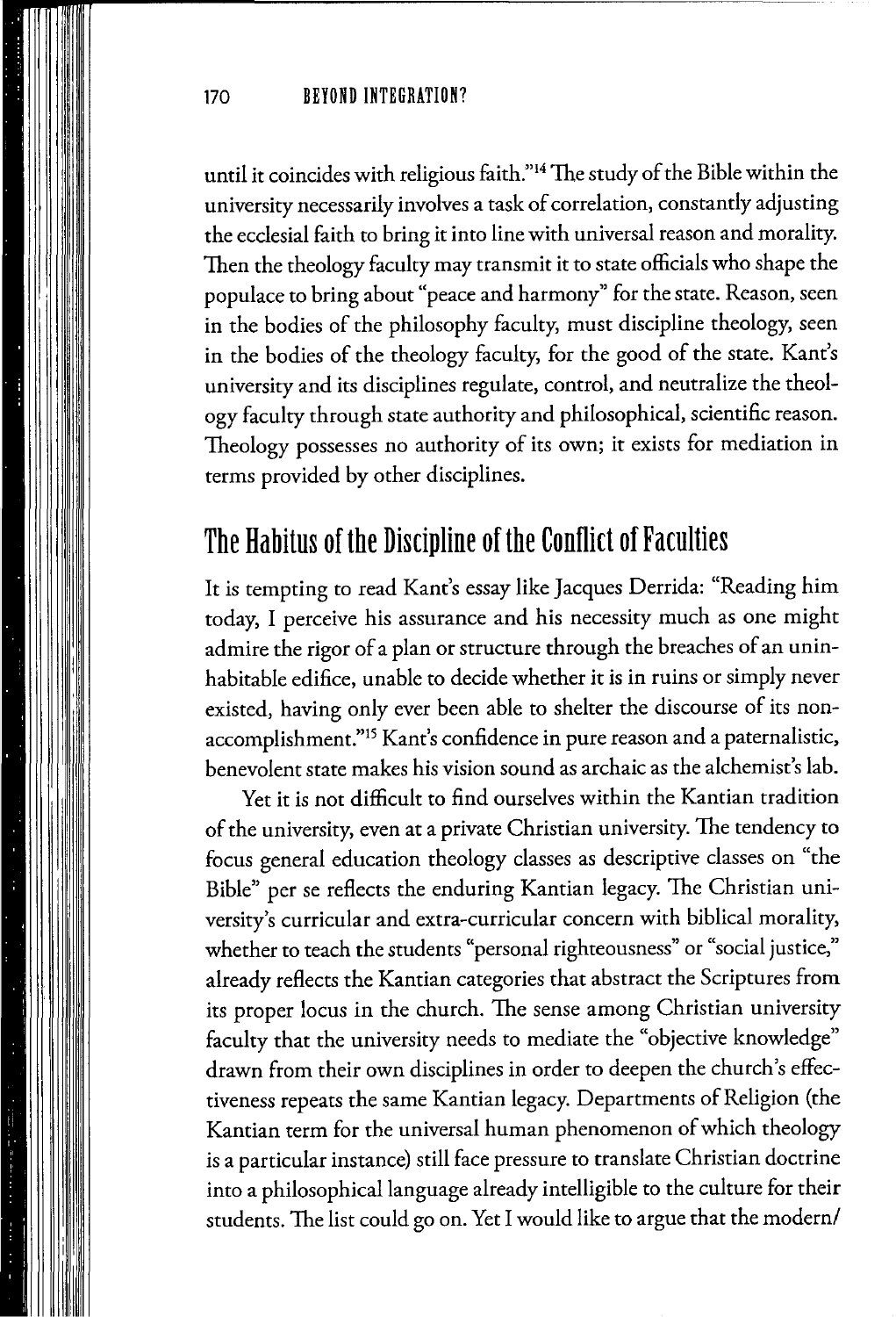postmodern university more deeply complicates our task by forming disciplinary habits, or more precisely, a habitus, that render problematic the teaching of theology for our students' general education.

Pierre Bourdieau, the French sociologist, re-habilitates the medieval concept of habitus in his *Outline of a Theory of Practice.* The concept allows Bourdieau to show how social ''structures" become repeated and encoded in human bodies and behavior without reifying such structures. For Bourdieau, a habitus is

systems of durable, transposable *dispositions,* structured structures predisposed to function as structuring structures, that is, as principles of the generation and structuring of practices and representations which can be objectively "regulated" and "regular" without in any way being the product of obedience to rules, objectively adapted to their goals without presupposing a conscious aiming at ends or an express mastery of the operations necessary to attain them and, being all this, collectively orchestrated without being the product of the orchestrating action of a conductor.<sup>16</sup>

More simply put, a habitus is "the durably installed generative principle of regulated improvisations" or even more simply, "history turned into nature."<sup>17</sup> Through the concept of habitus, Bourdieau allows us to overcome the subjectivist/objectivist dichotomy of human agency in order to "establish an experimental science of the *dialectic of the internalization of externality and the externalization of internality.* "18 Within a university setting, we might describe the habitus as the outcome of the disciplinary structures that generate a student's general education-the fundamental shaping, not of particular curricular choices or information, but the conditions that make such curricular choices possible.

Students receive their habitus, their general education, within the disciplinary structures of the modern university with its Kantian legacy. First, students learn the rules of managing conflict for and under the authority of the state. The Kantian university confines the conflict of the faculties to a designated space within the university so as not to disturb the state in its hegemony over its people, even as the university actively serves the state. Derrida argues that Kant's university is "as much a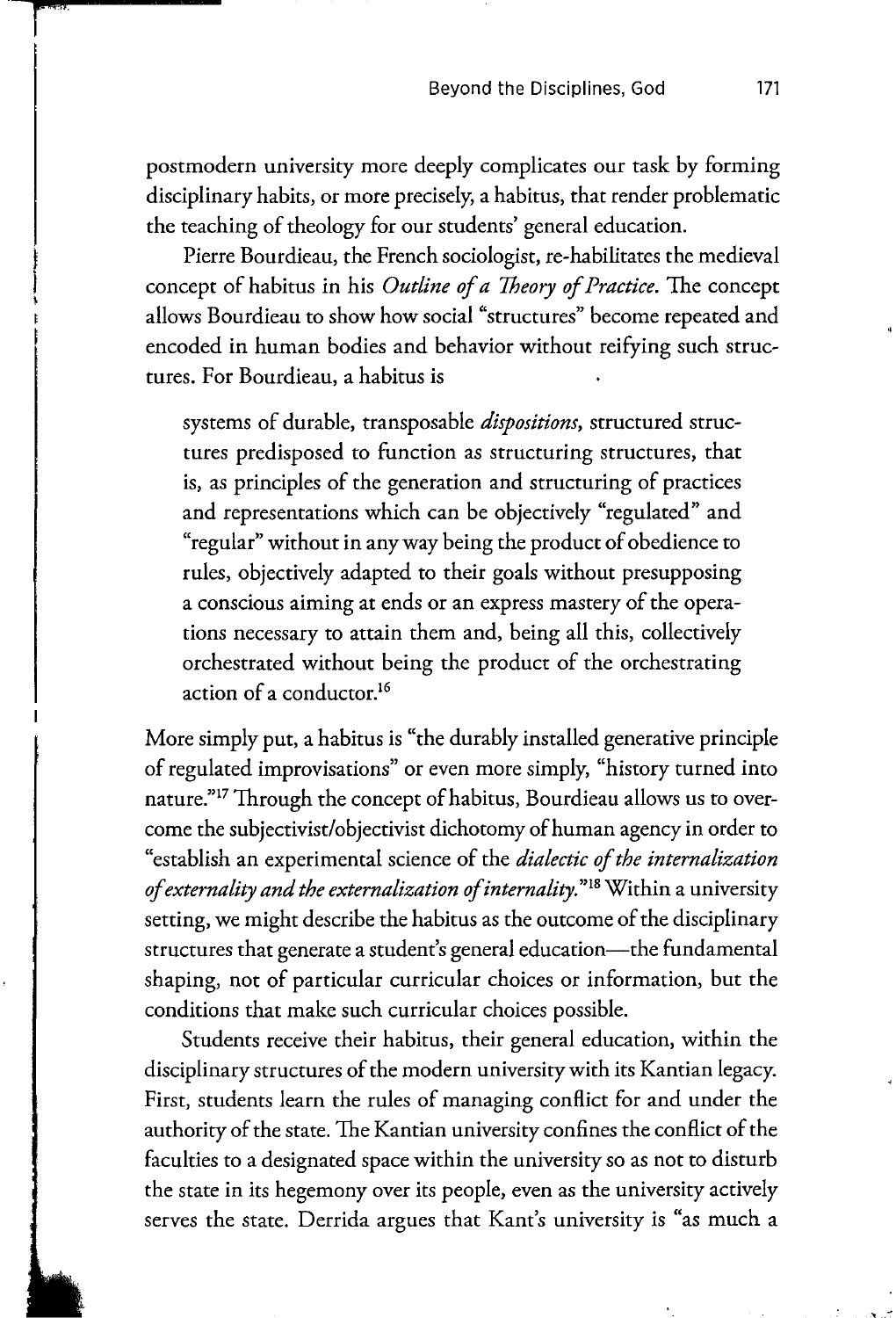safeguard for the most totalitarian of social forms as a place for the most intransigently liberal resistance to any abuse of power, resistance that can be judged in turns as most rigorous or most impotent."<sup>19</sup> In either case, the state is the reality that one must support or oppose. The university forms a habitus in students that presupposes that the state is the chief political actor and authorizer of human goods. The university's discipline makes such a history nature for general education: responsibility in strategic relations within and for the state becomes the most fundamental habitus of the university.

The Kantian structures form students into an even more differentiated habitus. The university reinforces the liberal democratic distinction between the public and the private realms, which are "two quite separate conceptual realms: one in which unquestioned obedience to authority prevails (the juridical definitions upheld by the state); the other consisting of rational argument and exchange, in which authority has no place (the omnicompetence of criticism)."<sup>20</sup> Through their transformation within late capitalism, we find these realms encoded into the university as what Robert Bellah calls the two realms of American culture, the managerial and the therapeutic. 21 Bellah himself developed these categories from Alasdair Maclntyre's explication of the role of the manager and the therapist:

The manager represents in his character the obliteration of the distinction between manipulative and nonmanipulative social relations; the therapist represents the same obliteration in the sphere of personal life. The manager treats ends as given, as outside his scope; his concern is with technique, with effectiveness in transforming raw materials into final products, unskilled labor into skilled labor, investments into profits. The therapist also treats ends as given, as outside his scope; his concern also is with technique, with effectiveness in transforming neurotic symptoms into directed energy, maladjusted individuals into well-adjusted ones. 22

These realms become encoded in the university in the distinction between the "rooms" and the "hallway" of the university. Rooms are governed by a judicial reason overseen by the faculty-students must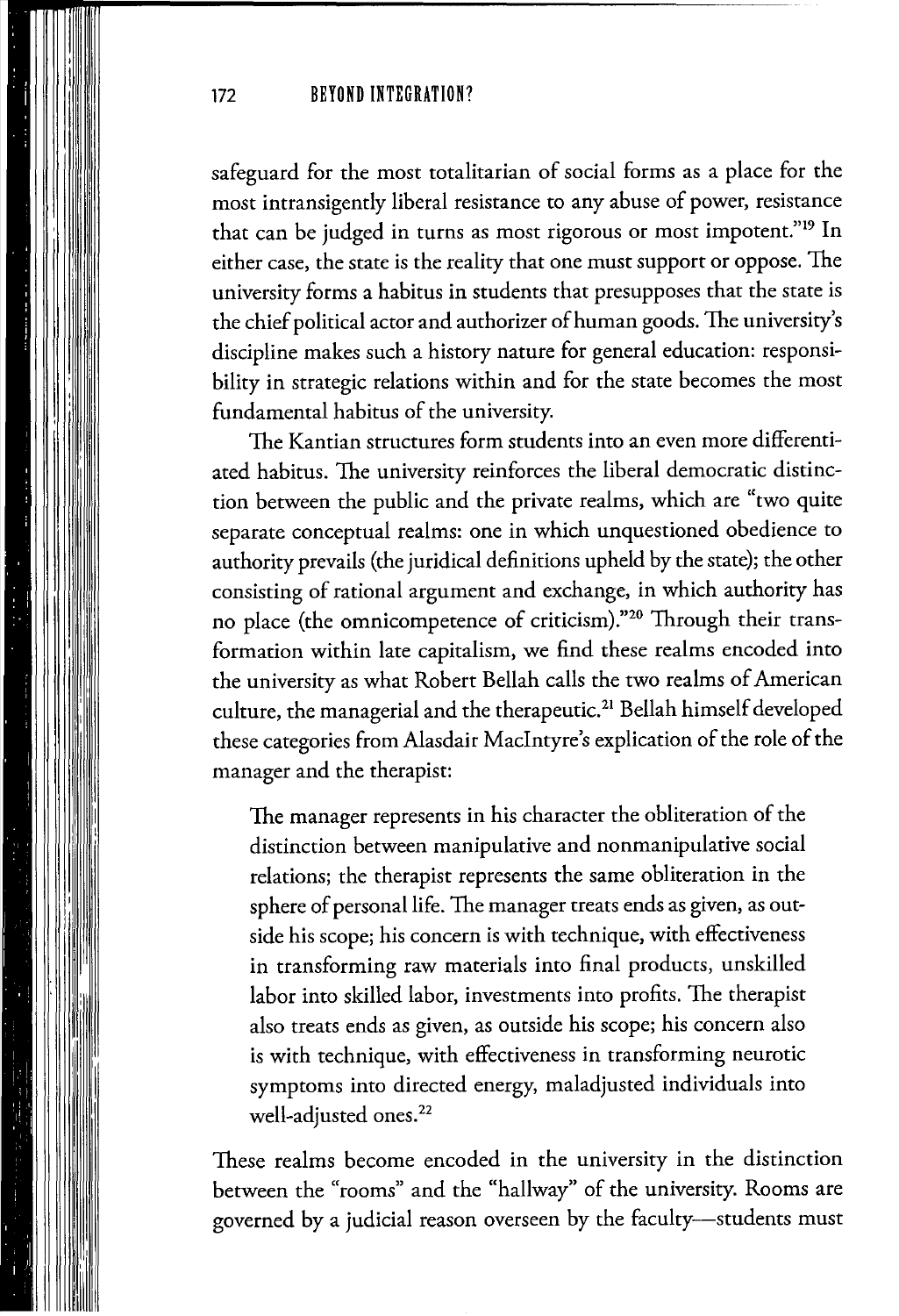learn "what the professor wants"; the free rationality of consumerism, the ability to choose what one desires, governs the hallway.

 $r_{\rm max}$ 

ľ ľ

The university forms its students into these realms through a menu approach to general education. Students are habituated into moving in and through authoritative rationalities in their various classrooms where they alternate between hegemonic and resistant judicial reason. The classroom forms students into a habitus of negotiation, "a politics of the negotiating party, with every work negotiating even as it states a premise or a theory."<sup>23</sup> Such a formation prepares students to enter the "system of professions" that await most upon their terminal academic degree. 24

More significantly, however, students distinguish this judicial rationality from the more "universal" realm of the free rationality of the consumer. The hallway provides the ability, the "freedom," to choose their own values and meaning outside the realm of judicial reason. Combined, such networks form a habitus to prepare the students to enter the negotiated realms of the professions, while balancing this realm with the private realm of personal meaning and therapeutic activities such as family and church.

These forces are not unique to the university; they form the basic disciplinary fabric of life within a liberal-democratic polity. Students enter the university with this habitus already ingrained within their bodies. The general education of the university deepens the internalization and permanence of such a habitus. The university formation often occurs simultaneously as young adults undergo a social redefinition in movement away from the local, concrete commitments to the abstract commitments necessary to sustain a liberal society.<sup>25</sup> This habitus, however, makes theology, the knowledge of God, fundamentally problematic in general education for the students. Instead of language about God and all things related to God, theology becomes the realm of "personal values."

First, the habitus inculcated by the contemporary university structures education with the state as its beginning and end. God, at best, becomes an interesting "hypothesis" within the given realm of existence, unnecessary to the workings of the society and world, and therefore, outside the realm of knowledge. Faith becomes separate from knowledge; revelation contrary to rationality rather than its basis; the good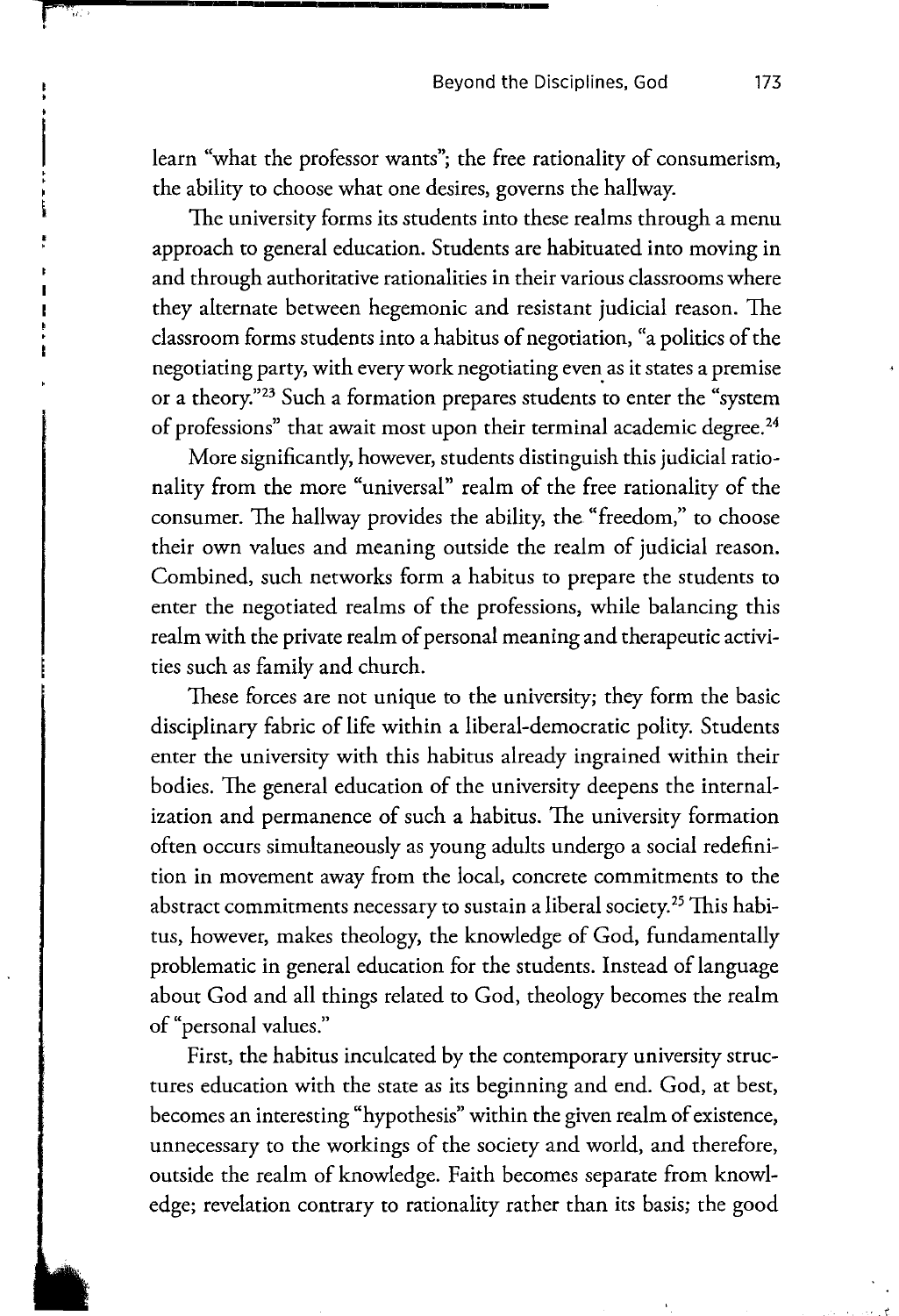becomes "values." Ironically, the nation-state becomes more basic in defining life than God.

Theology has a name for such a habitus: it's called idolatry. Christians, along with Jews and Muslims, have generally understood idolatry as irrational. Idolatry stands as a (in)substantial obstacle to the study of God as part of students' general education.

Second, and relatedly, the habitus formed in students presupposes that the state is the most significant political actor in the world rather than the church. Human activities are weighed in relationship to their impact within the state rather than constancy of witness within the church. To "make a difference in the world" requires the virtues of the politics of the state such as responsibility, efficiency, compromise, control, and toleration rather than the Christian virtues of faith, hope, and love. Involvement in local congregations becomes voluntary and largely irrelevant except for private enrichment or communal social activism. The university habituates students into a system that sees the state, not the church, as significant for human life and activity.

Such a habitus renders theology unintelligible. Theology quickly becomes vacuous when abstracted from the practices that its language supports. Jesus did not institute the liberal nation-state on the night when he was betrayed, but the church, through giving his disciples bread and the cup, his body and blood. Theology presupposes the life of the church catholic, the communion of saints through the ages. It is the language of this particular people that God has called into existence through the life of the Jews and especially the life, death, and resurrection of Jesus Christ. Before theology can even become intelligible as a discourse of knowledge, the students need to be re-formed from the implicit Erastian commitments of the modern university. Knowledge of God requires participation by faith within the church, for theological knowledge always has its beginning and end in Love, the Love that is the Triune God that is revealed to us from the Father in Jesus Christ by the power of the Holy Spirit.

Third, the habitus formed by the structures of the university compartmentalizes theology into specific categories that profoundly distort its discourse. Placed into the private realm of the therapeutic, theology becomes, as Christian Smith has shown, a discourse of moralistic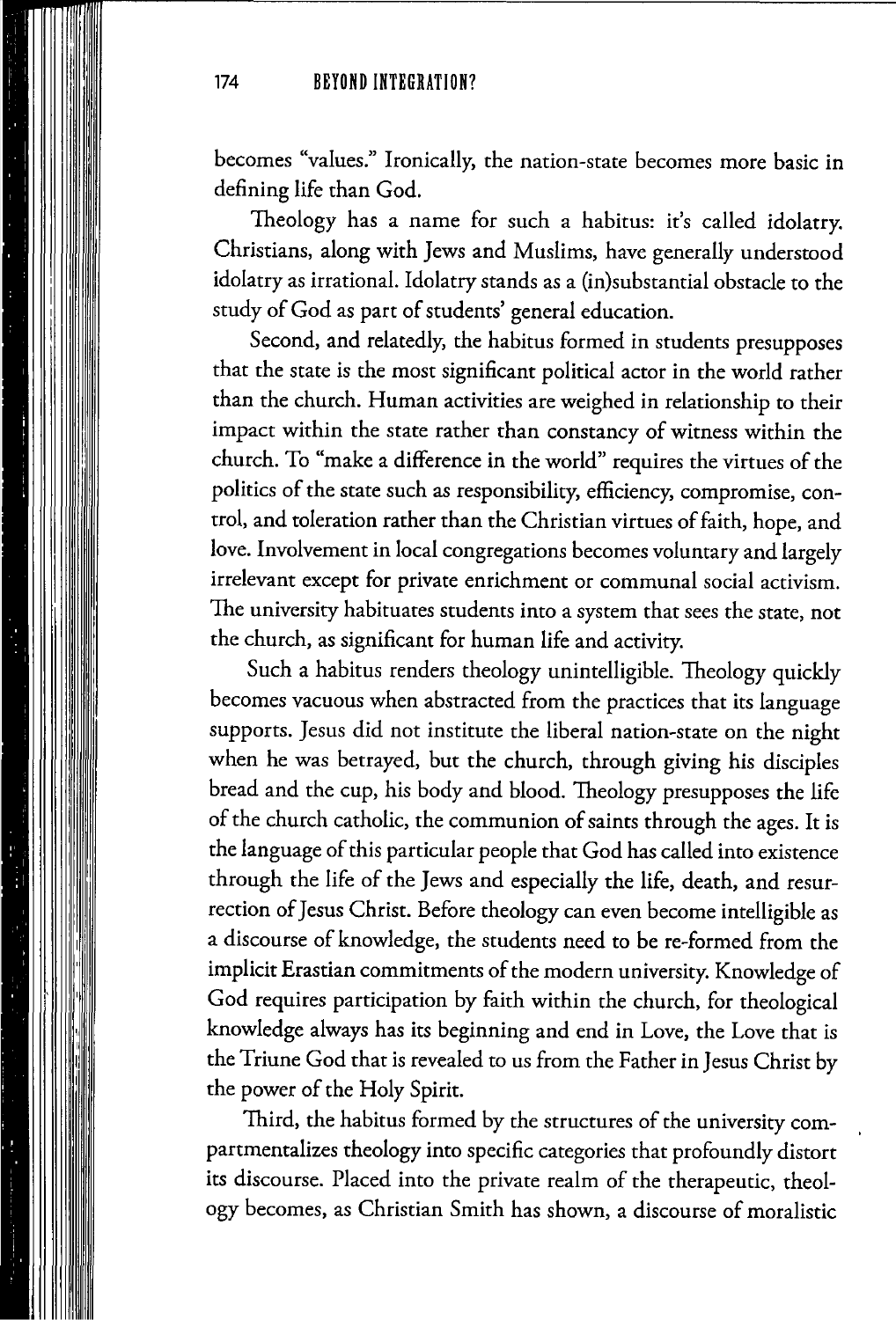therapeutic deism, or better, of a moralistic therapeutic relational deity- "a divine butler and cosmic therapist."<sup>26</sup> Theology becomes about significance rather than truth, human experience rather than God. Moreover, the one-class-one-subject-one-grade structure habituates students to expect that theology is about a particular subject or object in the world. The university structures themselves tend to reduce God to an Object among objects or a Being among beings. Such structures distort language about God, itself a very tricky matter. While theology is knowledge of God and all things in relationship to God, we know God only as One Unknown, as Thomas Aquinas reminds us. We know God through God's effects, that is, through creation, particularly the human, Jesus Christ, and then all things through Him. Language about God does not refer to a subject to be mastered or an object to be analyzed and controlled; language about God requires a particular use of language that implicates all language. It is ultimately the language of prayer and praise. God implodes the categories of the managerial and therapeutic and exceeds any language of subject or object. The compartmentalizing habitus of students, formed by the university, restricts the ability to include theology into a general education curriculum without severe problems.

Finally, the categorization of theology as a distinct academic subject places theology within the same mediating role as endorsed by Kant. The habitus of the modern university seeks to relate theology as a discreet field of inquiry to parallel discreet fields of inquiry, particularly in upper-division, capstone-type classes. It raises questions like, "How does faith relate to science?" rather than how do we speak well of the relationship of God to creation as seen in Jesus Christ and witnessed to in Scriptures? Theological discourse becomes governed by the supposed rationally-determined givenness of other academic disciplines. Correlation between "two originally distinct spheres of knowledge" becomes the goal. Within the habitus formed by the contemporary university, classes on "theology and psychology," "theological and business ethics," "theology and science," and "theology and literature" achieve a coherence based upon a mediating function of theology that would never occur in classical Christian thought. Such classes have an apologetic intent, a way to make "God" relevant to students' lives and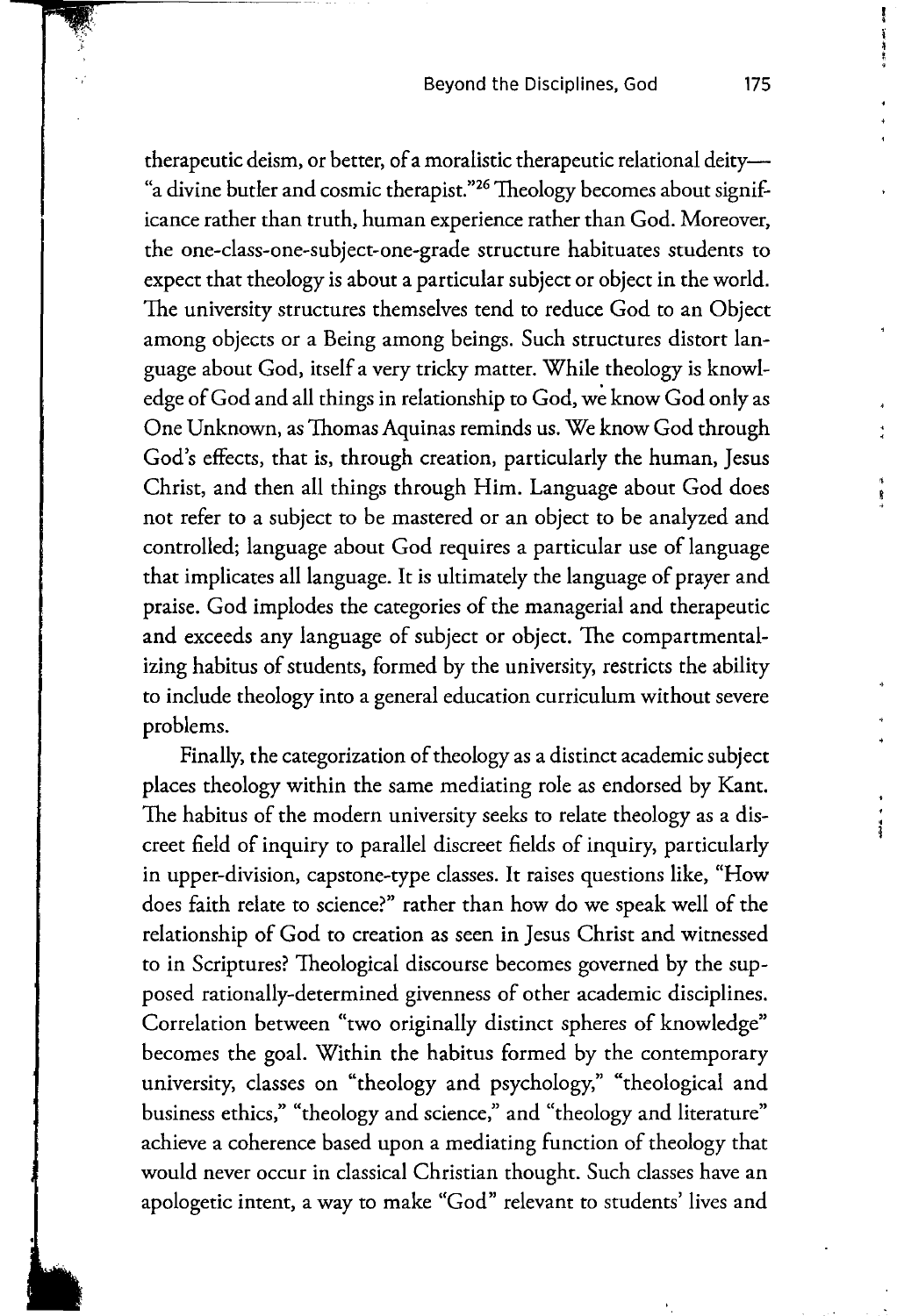the world. As Karl Barth has taught us, however, another disciplinary "prolegomena" to which theology then relates already bears within it theological and philosophical commitments that render theological discourse problematic. 27 It replaces God's revelation in Jesus Christ with categories that are seen as "natural" or already given.

If this is so, the habitus formed by the contemporary university renders theology as a disciplinary part of a university deeply problematic. Such a university already exists under the discipline of a foundation by the state that distorts the very possibility of theological discourse. As the logic of this works its way to its end, the problem of its foundation has become readily apparent in terms of the incoherence, irrelevance, and ironically, the irrationality of the contemporary university. Perhaps Jacques Derrida is correct: "If there can be no pure concept of the university, if, within the university, there can be no pure or purely rational concept of the university, this-to speak somewhat elliptically. . . is due very simply to the fact that the university is *founded.* An event of foundation can never be comprehended merely within the logic that it founds."<sup>28</sup> Kant's foundation on pure rationality through the power of the modern state has failed.

Yet this failure opens up future possibilities. If, as David Burrell has suggested, the modern was the post-medieval, then we might understand the post-modern as the post-post-medieval.29 Perhaps by returning to the medieval origins of the university we might re-discover a habitus that renders theology intelligible as a rational discourse that forms human beings to know God-and therefore the world-truthfully. Perhaps we need a general education, the formation of truthful habitus, to enable our students-and faculty-to read Scriptures as witnesses to the revelation of the triune God in whom and through whom and for whom we—and all creation—live and move and have our being.

### **Beyond the Disciplines, God**

How does one get beyond the disciplines of the modern university to recover a habitus sufficient for theological discourse? As John Milbank has suggested, timidity will not do:

theology, in the face of secular attack, is only on secure ground if it adopts the most extreme mode of counterattack: namely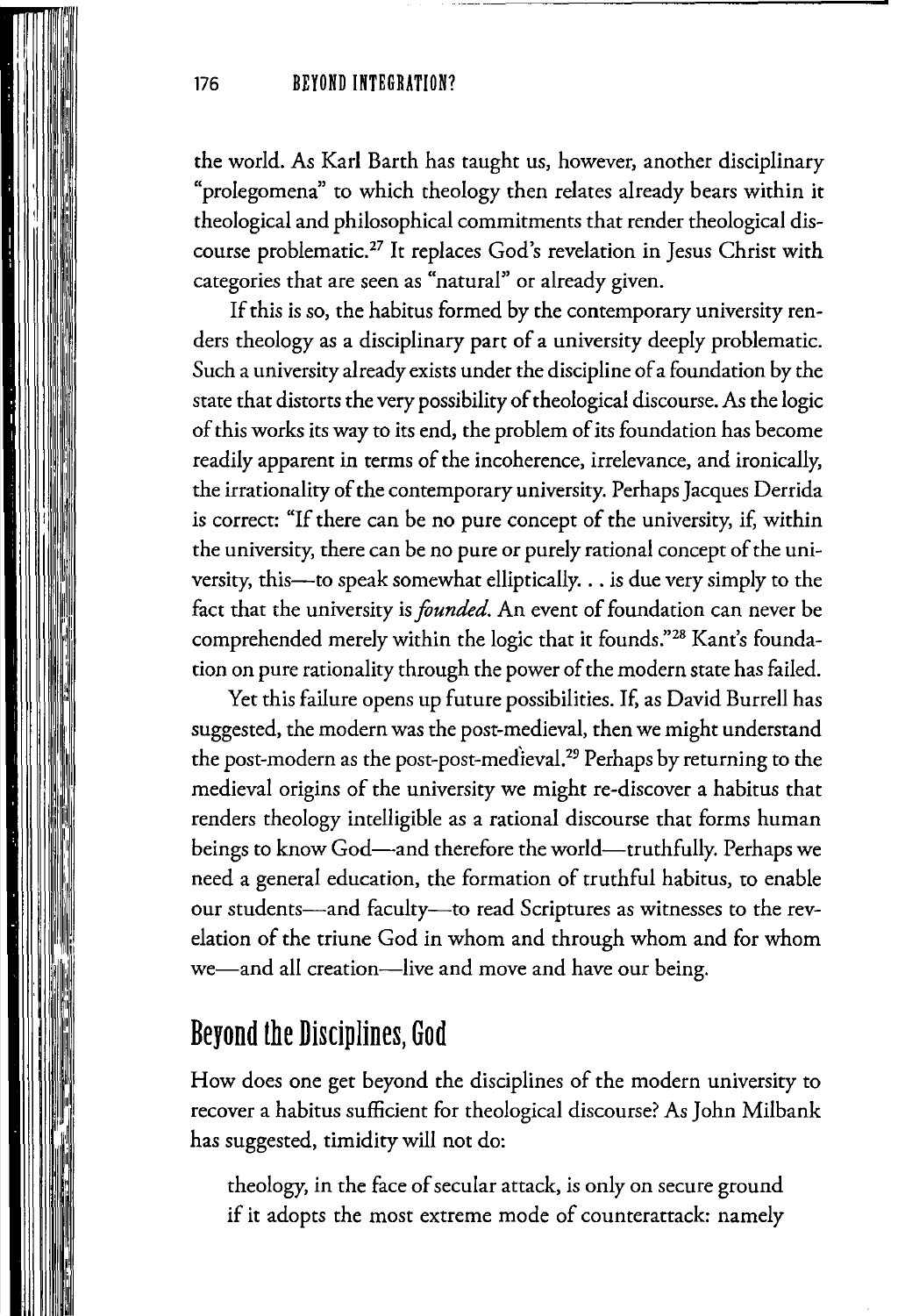that unless other disciplines are (at least implicitly) ordered to theology (assuming that this means participation in God's selfknowledge-as in the Augustinian tradition) they are objectively and demonstrably null and void, altogether lacking in truth, which to have any meaning must involve some sort of adequation (for mere "coherence" can only concern the coherence of conventions or appearances).<sup>30</sup>

We need, as Derrida suggests, to return to a new foundation, a foundation before/after the disciplinary function of "pure reason."

Perhaps we may find such a foundation in the origins of the Western university. According to Stephen Ferruolo, the Western university emerged as twelfth-century school masters incorporated monastic and moralistic criticism of fragmentation, pride, and ambition into an educational ideal that organized all knowledge into a unity.<sup>31</sup> By incorporating the monastic end of learning in the knowledge of God as fundamental to its intellectual endeavor, the university arose to form an educated habitus in its students that found its beginning and end in the love of God. It is this founding that we might repeat.

Merely cosmetic changes will not do. We must rethink the habitus of our institutions, their histories that we now accept as nature. To accomplish a medieval non-identical repetition amid our current Kantian non-identical repetition will take re-thinking our institutions and general education in light of this new/old founding. We must shift an educational habitus for faculty, administrators, and students from the cultural given in which we live to one rendering theology possible without falling into the dialectic of hegemony and resistance. It seems to me that the key to such a transition is readily available to Christian colleges and universities if we could only maximize the inherent logic of such an institution's practices. My suggestion is simply that the whole of the university's intellectual and social life culminate in the proper worship of the Triune God in chapel.<sup>32</sup> If students might be taught the proper craft of Christian worship, then the Spirit may bring forth the appropriate habitus, or general education, to form them to become faithful learners in seeing the world truthfully as the creation of the eternally Triune God. The institution could unite to develop students' participation in Christian worship rather than accommodating Christian worship to

 $\mathfrak{c}$  .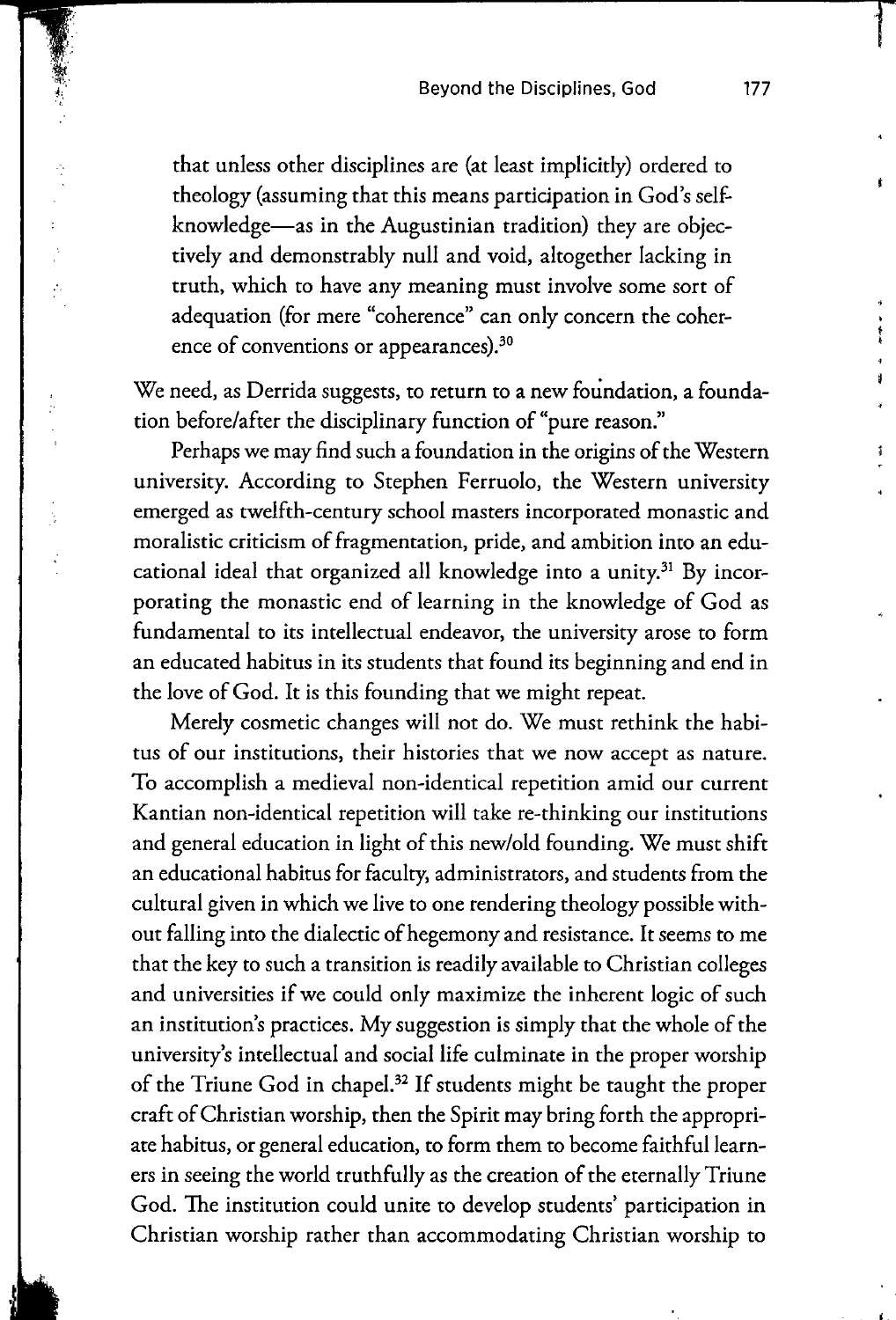meet student development as defined by the liberal democratic habitus. Three steps seem mandatory.

First, the general education classroom should develop a cultural studies perspective on historic and contemporary Western university and culture as part of their "first-year" experience. If students have had their habitus formed by a toxic culture which sees war as natural and peace as unrealistic, which has taught them that university life is a means of economic exchange for fun and profit, they need to bring to consciousness, as much as possible, the tacit knowledge and underlying cultural narratives that the students, faculty, and administration have brought into the university. The students need to come to terms with the modernist co-optation of the Christian founding of the university and discover its original founding event in the love of learning as the desire for God revealed in Jesus.33

Having recognized their ignorance and malformation, the students need positive examples of excellence in the craft of worship-much like writing professors' assignments for the students to read excellent writing exemplars. The students need to encounter stories of experts in Christian worship, that is, the lives of the saints, those whose lives become intelligible only in light of God's revelation in Jesus Christ. Perhaps like labs in biology, students could be formed bit by bit with the skills, observations, and language necessary to participate in Christian worship. Through slow habituation of practice and the gaining of a language, students can form a habitus that expects worship to find its end in participation in the gospel through the proclamation of the Scriptures and participation in the Eucharist. Because of their malformed habitus upon arrival into the university, first-year students should receive instruction into the history and practices of the university chapel-and particularly the skills and dispositions that the expert participants in the practices need to develop. Universities regularly require prerequisites that are necessary to engage in advanced activities; Calculus II always requires the proficiency achieved by the students in Calculus I.

As part of this formation, participation in faithful local congregations, the body of Christ, under the sacramental authority of local pastors, could be explained as essential, much like membership in a choir is necessary for the first-year vocalist as she develops her craft. The local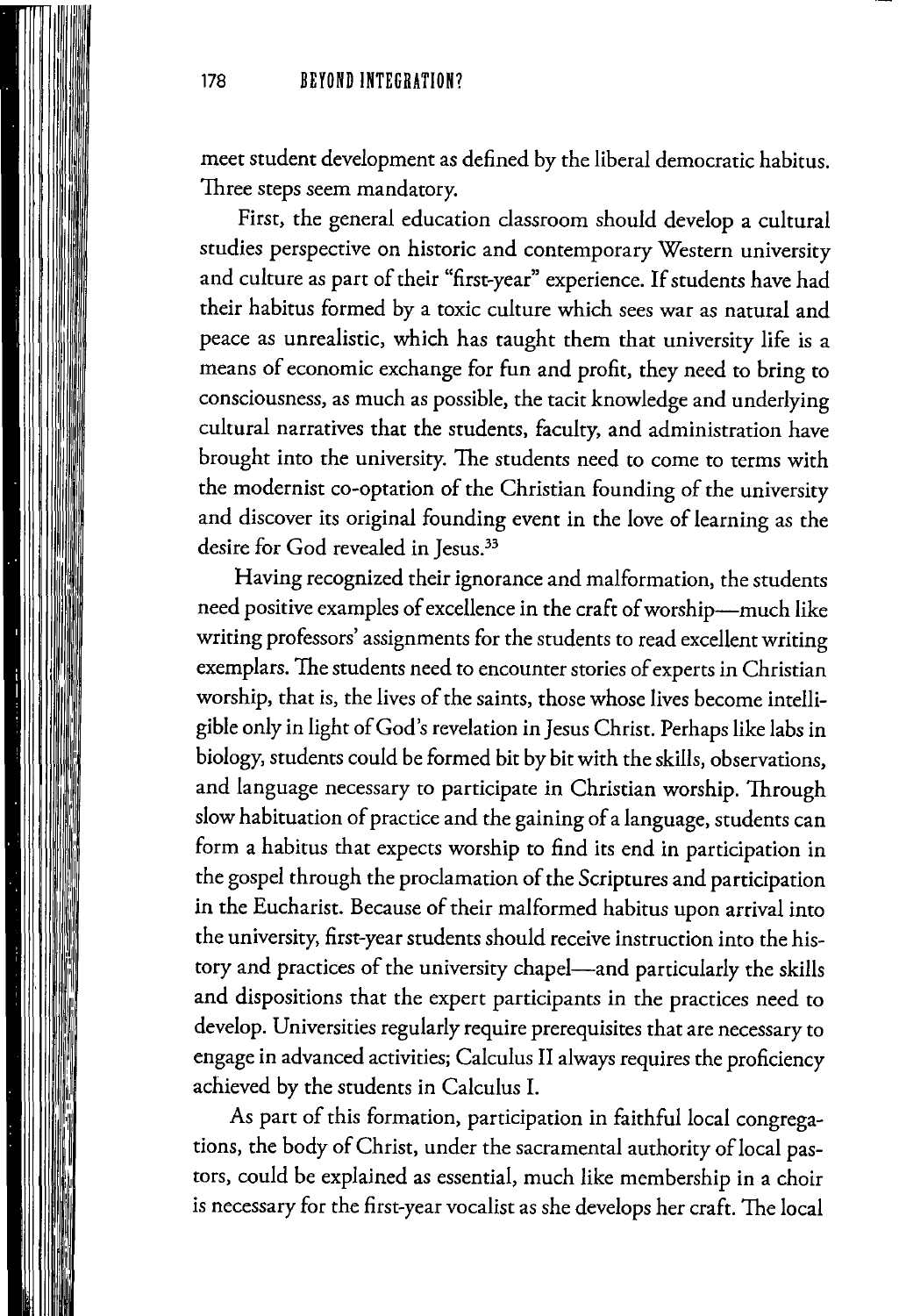congregation, not the university, is the means by which God has elected to witness to God's own self in the world. Of course, this presupposes that the students will find the faculty, the masters, deeply embedded, faithful, and obedient in congregations in and around the university to aid them in the movement back and forth from the university chapel to the local congregation. The particular tradition of the Christian university stands in a complicated relationship to the society that surrounds it. Through allowing students to gain awareness of their placement within the university, it could provide an initial habitus to participate in the university's worship, much as early Christianity required an extended catechumenate before baptism and admittance of the believer into the fullness of the Christian rites.<sup>34</sup>

Second, the university must return the primary locus of theological discourse to its proper place: the worship of the church. In chapel, the university becomes visibly manifest as the church. Here the intellectual life of the university must reach its highest level of discourse in order to show the unity of all discourse in the Triune God, a unity that always exceeds the discourse itself. As the center of the rational life of the university, the Vice President of Academic Affairs should have ultimate responsibility for chapel in close collaboration with the President. Because students in their general education will have begun to understand the difference between entertainment and truthful homiletic discourses and between therapeutic developmental psychological advice for late adolescents and proper Christian language, the university will free the chaplain to encode the students' lives into the Scriptural narrative rather than seek to make the Scriptures relevant to them. 35 Chapel sermons can provide deeper probing in the difference between the Christian life as a thankful pilgrimage through this world from God to God as a member of Christ's body and a life lived for this age as a member of a liberal democratic society. Chapel can constantly explore the strategies and tactics necessary to share in the world's goods without assimilating into its practices and malformation. Chapel should be the primary location where students learn the Christian craft of plundering the Egyptians. 36

Scriptural readings shared in common with the church catholic should form the basis of the regular Ministry of the Word that

Ĭ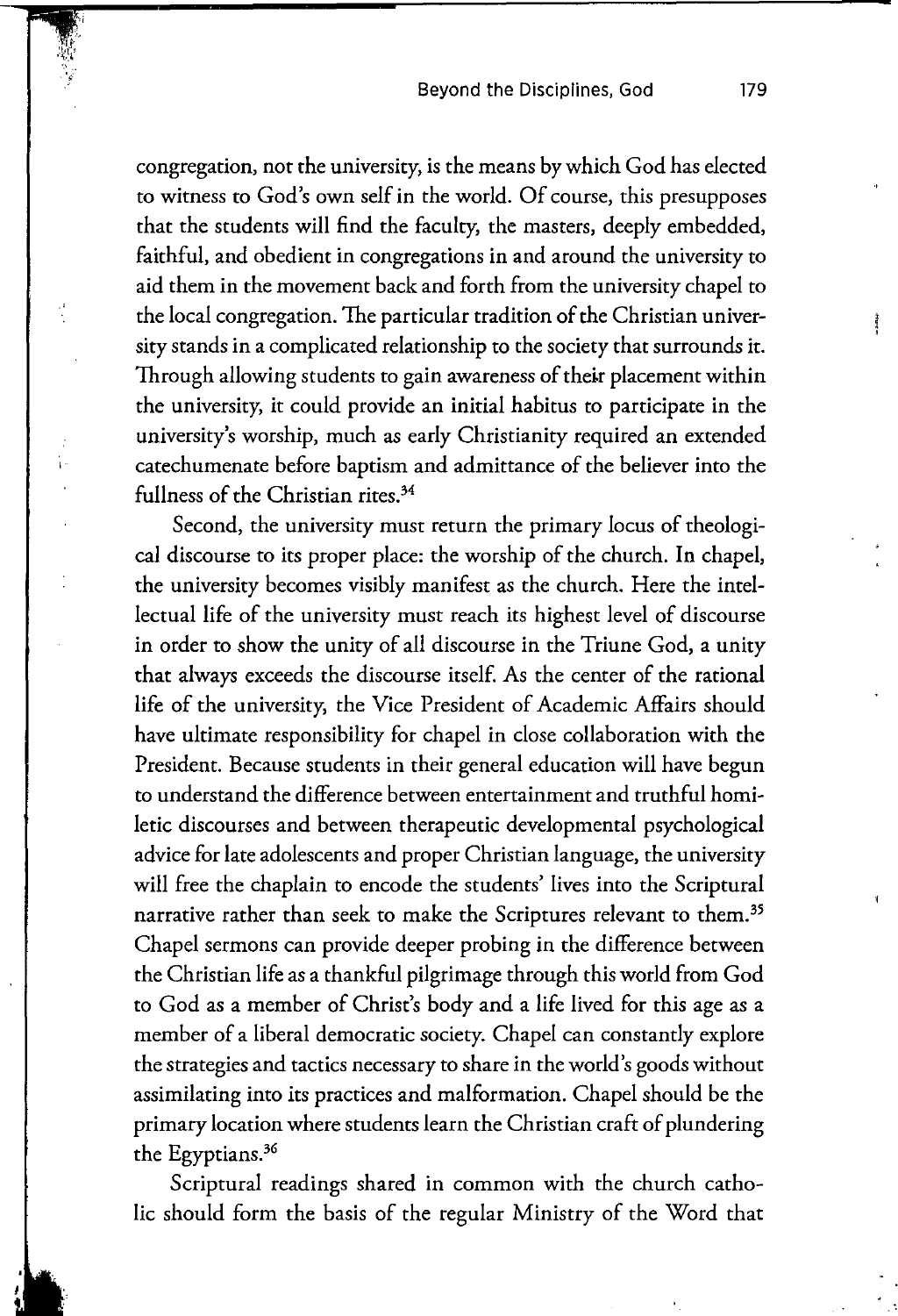constitutes chapel. The chapel discourse should be structured so as to render intelligible a weekly practice of the Eucharist in which the university is made the church visible to the world through Christ's body and blood, one Body, students, faculty, administration, and staff alike. Chapel should be structured to form the student deeper and deeper into the language of prayer and praise appropriate to the university.

As students approach graduation, special sessions need to be held to explain the difference between the discourse of a university chapel and that of a local congregation. Students, with deeper formation than those without the gift of a habitus from the Christian university, will need to be warned concerning the perils of spiritual pride. Young, energetic, and impulsive, they will need to be instructed in the need for patience and the importance of unity, constancy, and peace for local congregations in order to enhance the witness of the church amid a culture that would make worship a commodity on the local board of ecclesial trade. In this way, the university can sustain a constituency within local churches over time even as the local churches become equipped to sustain a Christian university that seeks to form its students through a Christian habitus.

Third, once encountering the Christian Scriptures in their native environment of the gathering of the church in worship, "general education" Scripture classes can provide instruction in the Scriptural text through exploring the grammar of participation in God's own selfknowledge from Scripture. As already encountered in worship, the professor can explicate the underlying doctrines of Christian revelation in Jesus Christ and the Scriptures' role as a witness to the revelation of God in Jesus-the Christological and ecclesiological end of Scripture. The class should explore the narrative structure of Scripture as it finds its climax in Jesus Christ and the life of the church.

As the texts are creation, not God, the professor can examine the historical formation of the texts as the means of God's providential sanctifying of these texts in accordance with the gospel witness that "salvation comes from the Jews."37 One class should cover the whole Scriptures, rather than separate classes for the Old Testament or New Testament. Scholars must suspend disciplinary specializations within the Society of Biblical Literature or the American Academy of Religion to study the proper social and political context of this literature in the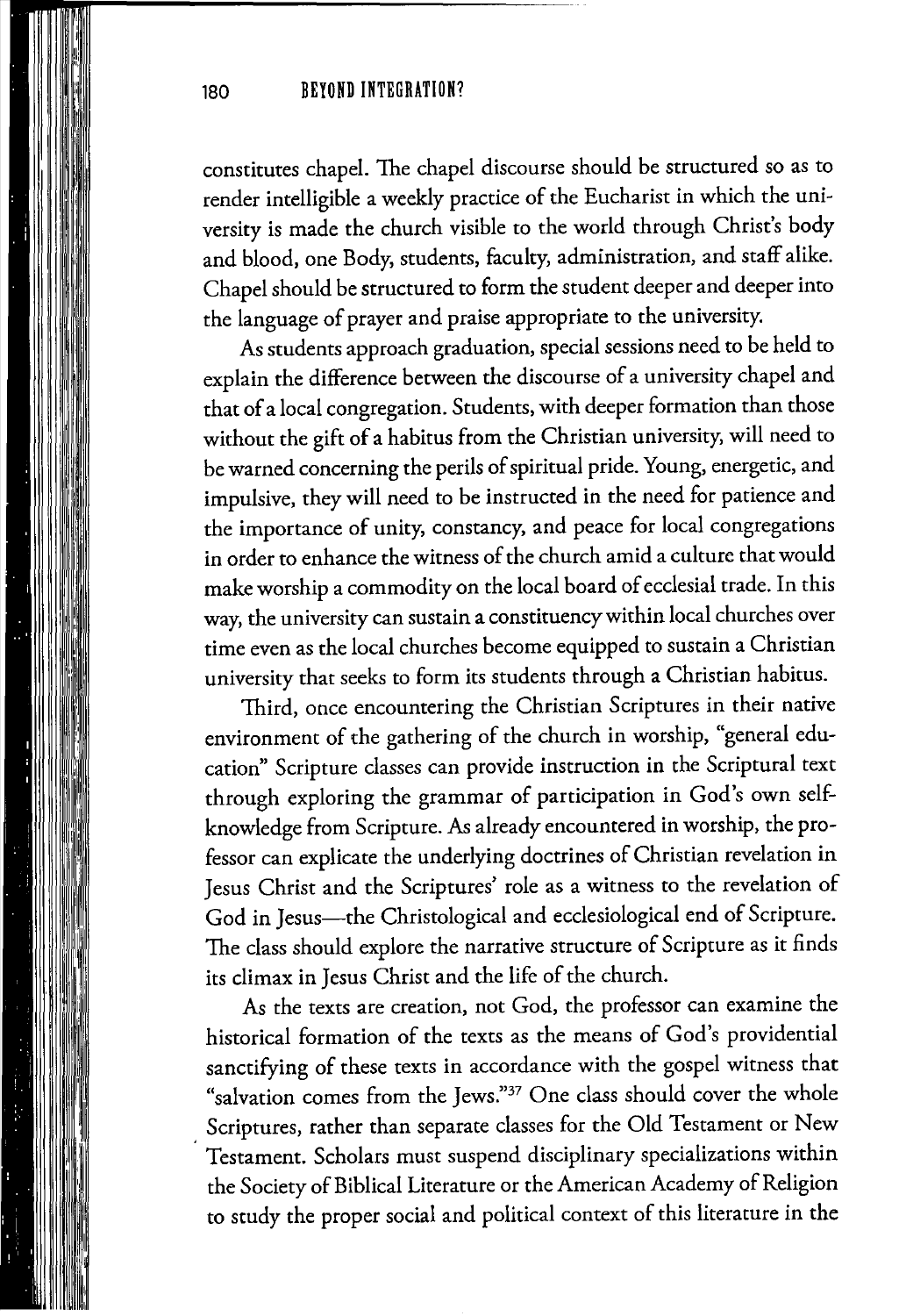worship and life of the church through the ages. In this way, the general education curriculum can dissolve the artificial theological divisions between theology and biblical studies and church history. They all provide momentary glimpses into the greater life of the worship and prayer of the church.

 $\bar{\psi}$ 

「それに、このことを被害を被害を受けると、このことをすることになっていることになっていることに

Throughout the class, students must discover that faith and reason are not two distinct qualities, but represent a continuum within rationality.<sup>38</sup> As faith gives rise to reason, so reason raises and purifies faith to show its true nature as reason in its culmination in the *Logos,* Jesus Christ, the crucified and risen Lord of all creation, the same *Logos* testified to in the Scriptures.<sup>39</sup> The historical conditions of the production of the text do not annul or confirm their status as Scripture; rather the students can grasp how these texts are taken up and made to be what they truly are when placed into the narrative relations provided by the Rule of Paith within the worship of the church as a witness to the Triune God. The professor must displace a Kantian framework that posits a realm of "pure reason" against faith and revelation, and concepts of faith and revelation that stand outside of reason. Faith does not annul reason, but provides the necessary conditions to see the Scriptural texts for what they really were by what they have become. The class must give a language to what the students have already experienced in chapel, an experience already enriched after their first year General Education class on the university and chapel. The students will have had opportuniry to receive a language to accompany the habitus that renders theology---the knowledge of the Triune God as One Unknown-a rational discourse that, in turn, renders intelligible the world in which they live.

By centering the university's general education upon chapel, the university is free to engage in faithful learning, to discover, for instance, that the sciences do not study nature per se, but creation. As creation, God has created that which is other than God's own Being from God's own Being. Thus, creation is both contingent-it has a history-and has been gifted with its own existence with a proper autonomy in and of itself. Thus, theology does not dictate what the biologist discovers in the lab, though it surely may have much to say about what questions are asked, to what end the technology is applied, and from whom the biologist accepts funding.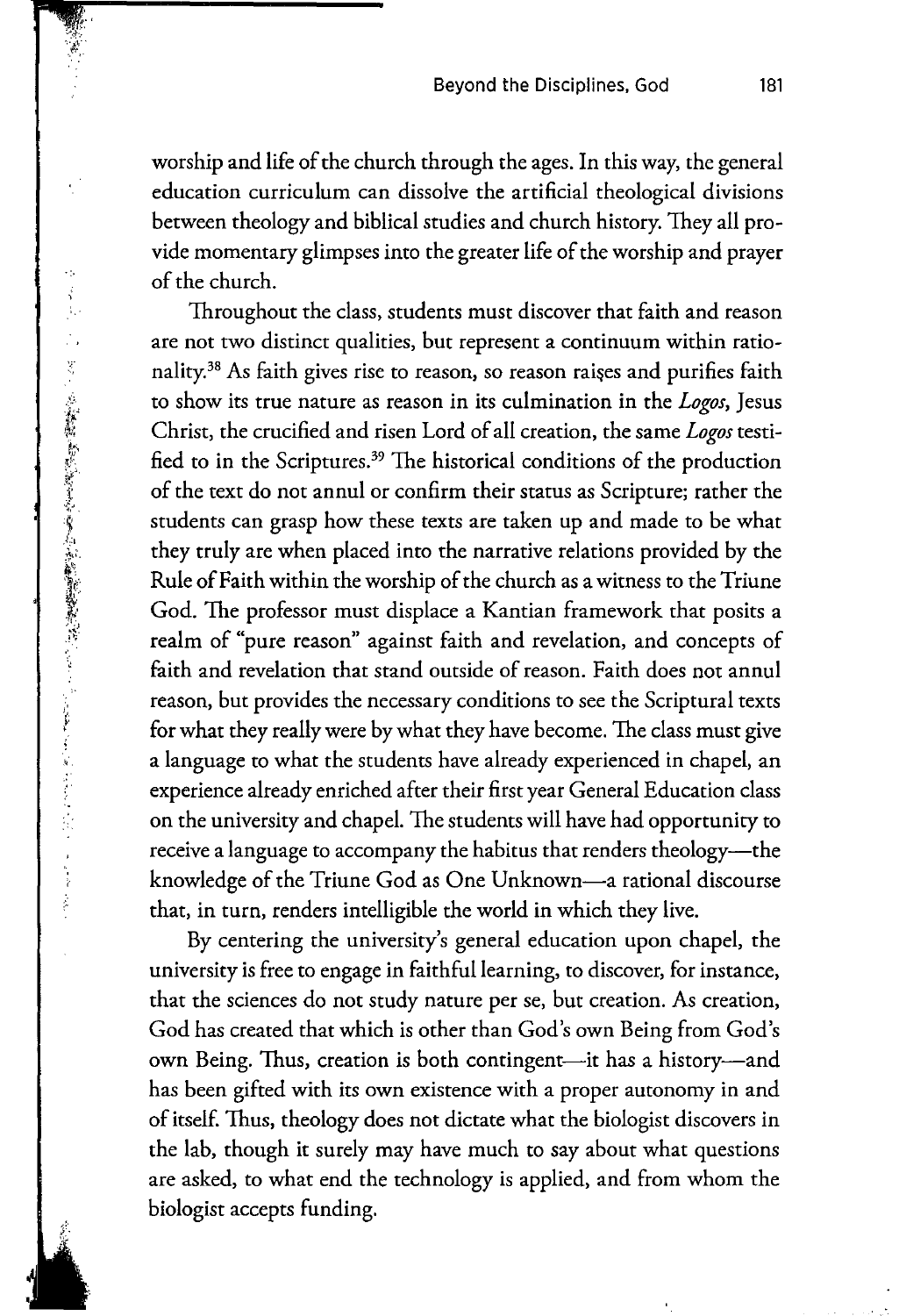Placing the worship of God as central in the university also frees faculty to rethink the disciplines, to teach the disciplines shaped by the habitus of the Kantian university, but to teach them not as natural, but as part of rival collectives and thus to maximize the benefit and limit the harm that they can do. The faculty must provide wisdom so as to open the students up to creative tactics to live life in the world as members of local congregations rather than as professionals who have careers. The faculty must help their students avoid falling into idolatry later in life. Faculty and students alike will find the imaginary lines of disciplines dissolving as courses bleed into each other, such as philosophy, literature, theology, and art. Business classes can be taught where profit is a good, but a good in which economic exchanges serve humans rather than humans serving economic exchanges. Management classes become sites, not to produce higher rates of laborer efficiency per se, but to help management efficiency serve the laborer so that the laborer can use the material goods of this world for the glory and worship of God. A unity of teaching and research come together in the ordering of the goods of the human intellect as we find our beginning and end in the God who created us, called forth Israel amid the nations, redeemed us in Jesus Christ, and called us into the church as we await the eschatological renewal of all things in Christ.

## **A Faithful Habitus forTruthful Learning within the University**

Returning to the origins of the university in the monastic transformation of the medieval schools through re-centering the university around worship allows us to have formed in us and our students a habitus of Wisdom, a means of ordering goods in light of the Good that is God amid a world that would pull us into an agonistic struggle between hegemony and resistance. It will take the faithfulness of the martyrs, witnesses who did not lose confidence in the face of receiving the full brunt of violence for refusing to play by the faith, the allegiances of the society around them.<sup>40</sup>

Perhaps the deep struggles in the life of the universities around us should give us strength, even as we work outside these corridors of wealth, power, and influence. It is generally agreed that such universities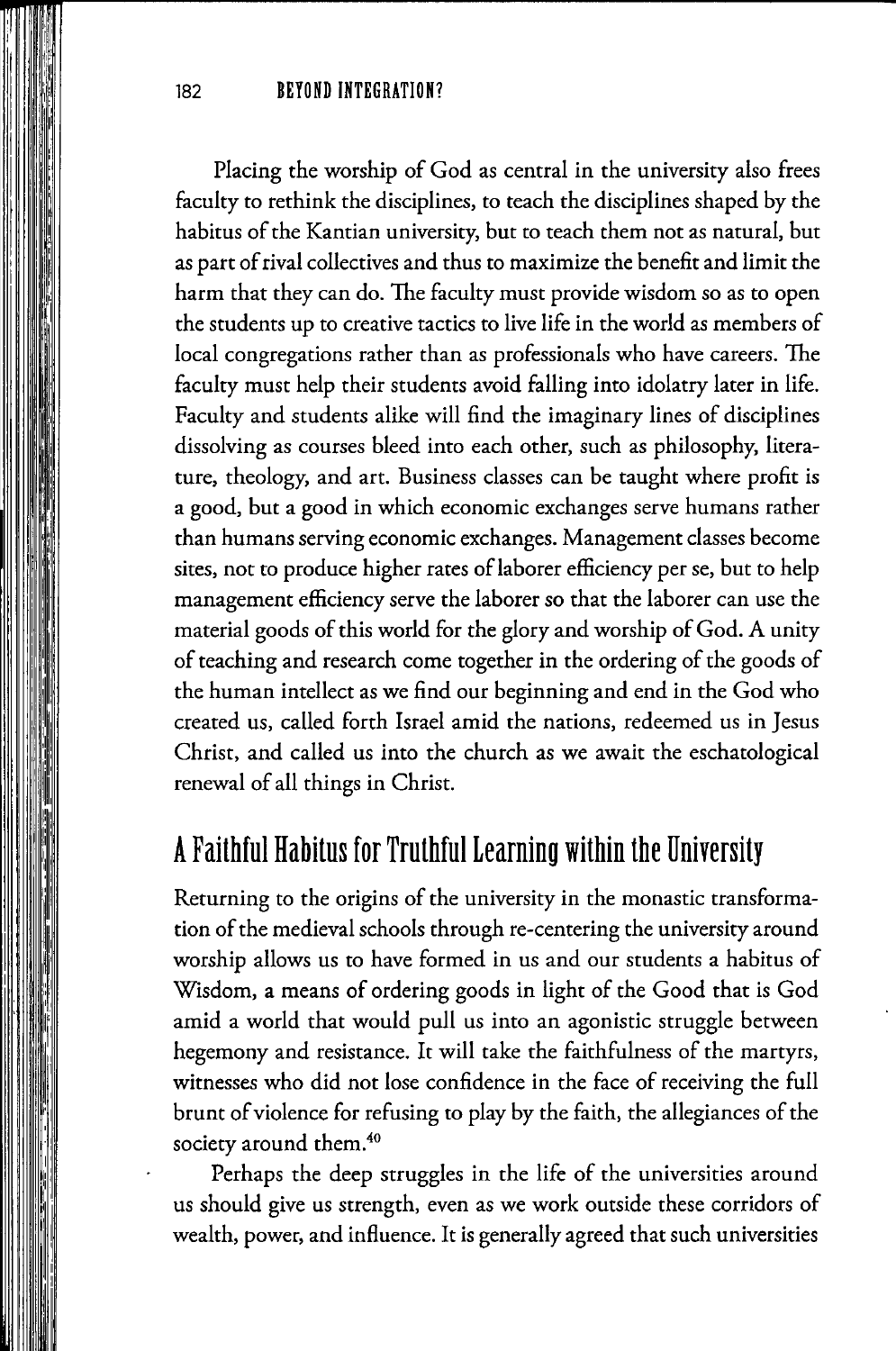in the United States have lost intelligibility as institutions other than providing a means of economic exchanges, student credentialing for recognition and financial wealth, and professorial questing for professional status. Without theology, its founding discourse and the life of the church to sustain it, it is not apparent that the university can sustain a coherent life and continue its drift into irrelevancy. It may be, as Stanley Hauerwas has recently argued, that the university needs theology to be saved from the arbitrary, irrational powers of the marketplace.<sup>41</sup>

Such struggles within the contemporary university with its Kantian genealogy should not surprise us. The formation of the habitus necessary to sustain theological discourse was a foundation of the Western university, and may provide a *sine qua non* of its existence over time. We must remember our history:

the university originated, not out of acquiescence to the demands for more specialized and practical learning, but out of resistance to these pressures. The university was a victory, if never a complete one, for a higher educational ideal. The examination of how this important victory was achieved might help to answer the questions of why the university has survived for so long and what are the most serious threats to its future. <sup>42</sup>

The formation of a habitus necessary to sustain theological discourse seems to lie at the center of this victory. If so, its recovery in institutions could provide a gift to sustain such a discourse until other universities find it or are radically transformed by different social and economic conditions into a vestige of a new type of institution that leaves the university behind. Our deepest relevance may lie in our patience, in our willingness to be utterly irrelevant *in* our main task of forming a habitus of worship in our students-and allowing the Holy Spirit to bring forth one in us-that renders theology intelligible as a discourse of knowledge.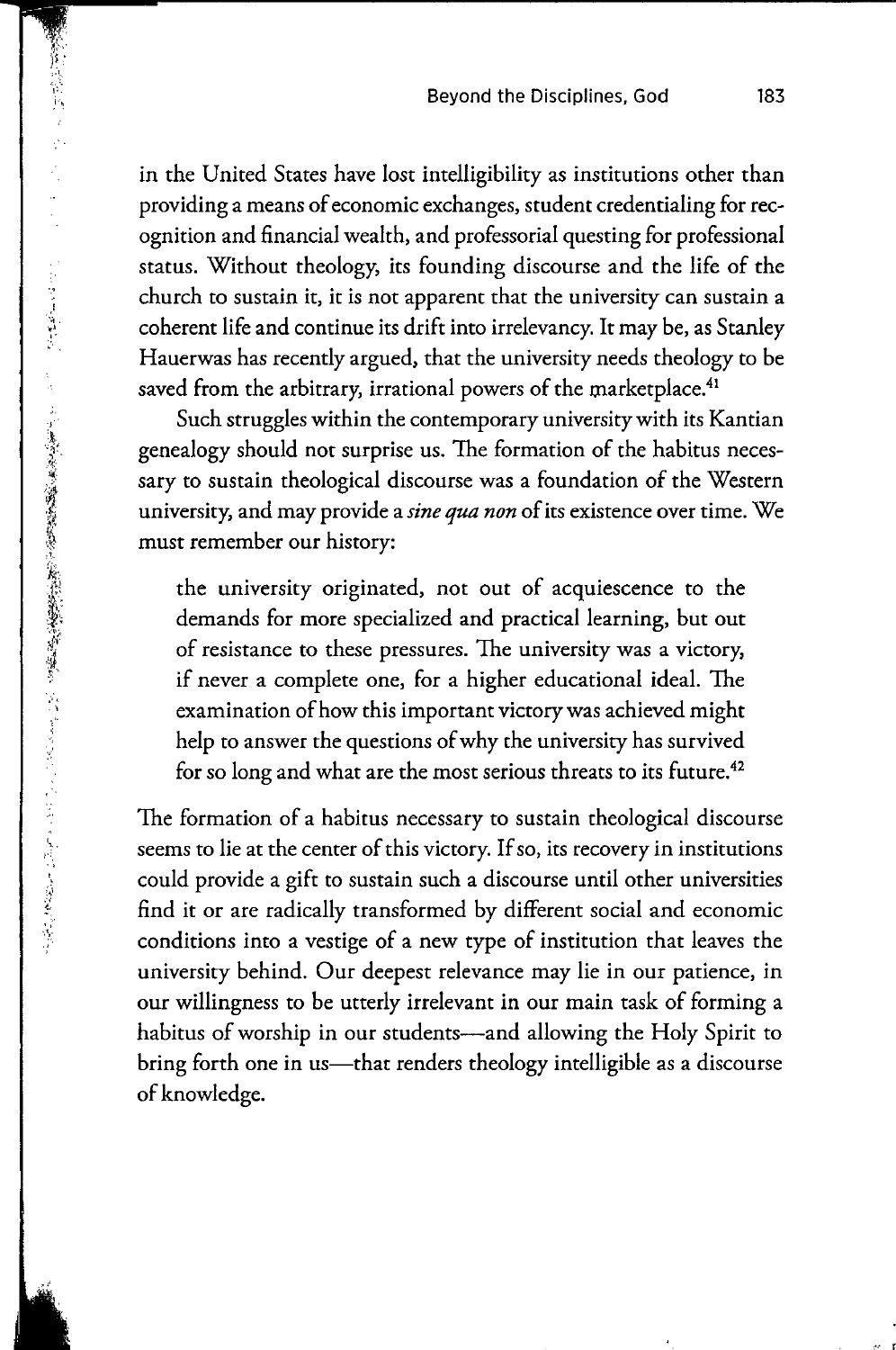### **Chapter 8 Notes**

**1.** The categories of "encyclopaedia" and "genealogy" are taken from Alasdair MacIntyre, *1hree Rival Versions of Moral Enquiry:Encyclopaedia, Genealogy, and Tradition* (Notre Dame, IN: University of Notre Dame Press, 1990). Bruno Lacour speaks of the same configuration in his analysis of"the modern constitution" in *We Have Never Been Modern* (Cambridge, MA: Harvard University Press, 1993), 13-48.

2. MacIntyre, *1hree Rival Versions,* 42.

3. See William James, *Pragmatism, a New Name for Some Old Ways of Thinking* (New York: Longmans, Green, and Co., 1922), 54-55.

4. MacIntyre, *1hree Rival Versions,* 42.

5. Thomas Albert Howard, *Protestant 1heology and the Making of the Modern German University* (Oxford: Oxford University Press, 2006), 123.

6. Jacques Derrida, "Mochlos; or, The Conflict of the Faculties" in *Logomachia: 1he Conflict of the Faculties,* ed. Richard Rand (Lincoln, NE: University of Nebraska Press, 1992), 6.

7. Immanuel Kant, "The Conflict of the Faculties," in *Religion and Rational 1heology,* ed. Allen Wood and George Di Giovanni (Cambridge: Cambridge University Press, 1996), 250.

8. Kant, "The Conflict of the Faculty," 256.

9. Ibid., 285.

10. Howard, *Protestant 1heology,* 22.

11. Kant, "The Conflict of the Faculty," 287.

12. Ibid., 264.

13. Ibid., 267.

14. Ibid.

15. Derrida, "Mochlos," 11-12.

16. Pierre Bourdieu, *Outline of a 1heory of Practice,* trans. Richard Nice (Cambridge: Cambridge University Press, 1977), 72.

17. Ibid., 78.

18. Ibid., 72.

19. Derrida, "Mochlos," 18.

20. Talal Asad, *Genealogies of Religion: Discipline and Reasons of Power in Christianity and Islam* (Baltimore: Johns Hopkins University Press, 1993), 204.

21. See Robert Bellah, et al., *Habits of the Heart: Individualism and Commitment in American Life* (Berkeley, CA: University of California Press, 1985), 46-51.

22. Alasdair MacIntyre, *After Virtue: A Study in Moral 1heory* (Notre Dame, IN: University of Notre Dame Press, 1981), 30.

23. Such is the description of Derrida's politics in Richard Rand, "Preface" in *Logomachia,* ix.

24. See Andrew Abbott, *1he System of Professions: An Essay on the Division of Expert Labor* (Chicago: University of Chicago Press, 1988).

25. One finds here the network that has constructed the new "developmental stage" of"emerging adulthood." See Jeffrey Jensen Arnett, *Emerging Adulthood: 1he Winding Road from the Late Teens 1hrough the Twenties* (Oxford: Oxford University Press, 2004).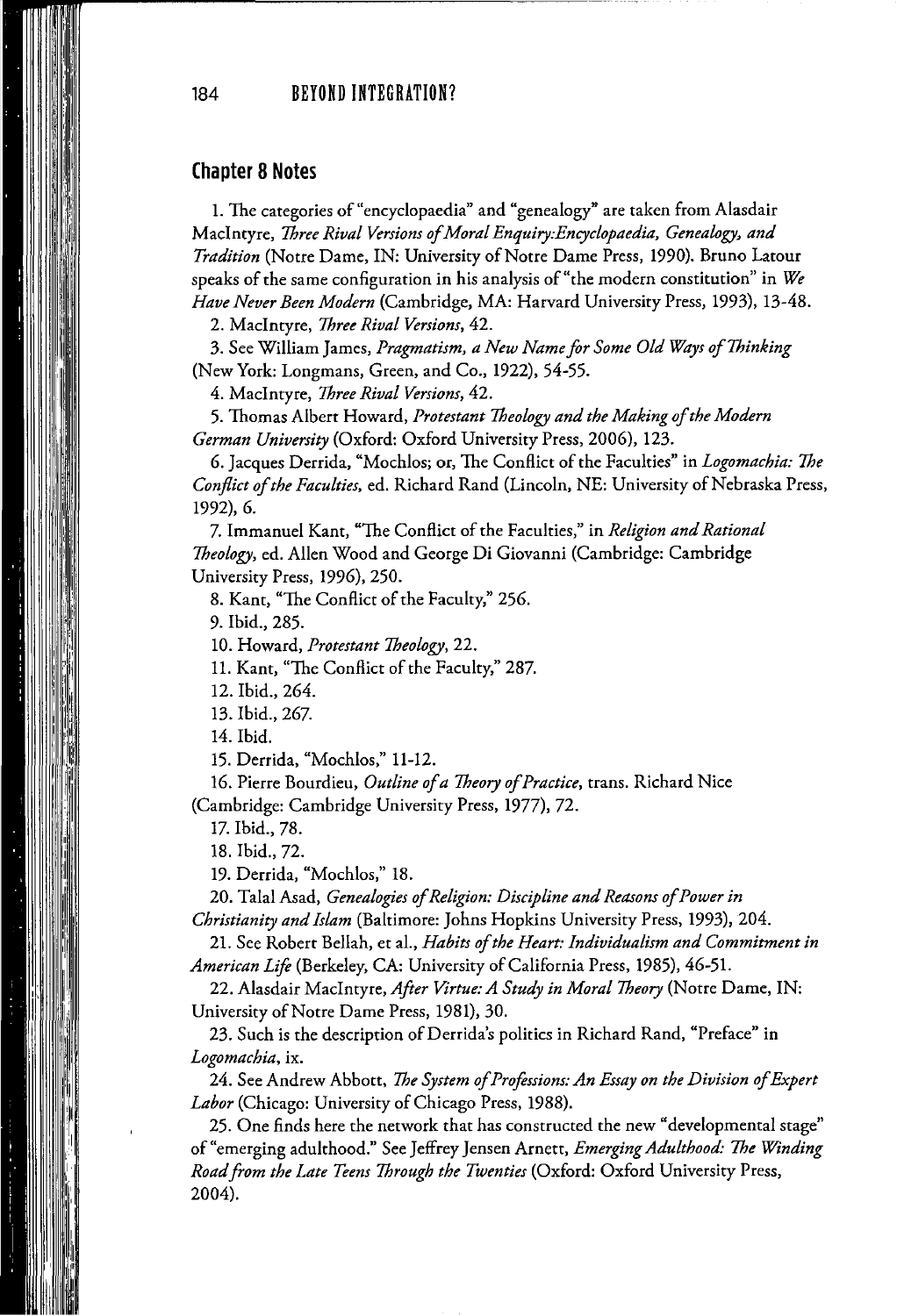26. *See* Christian Smith and Mdina Lundquist Denton, *Soul Searching: 1he Religious Lives of American Teenagers* (Oxford: Oxford University Press, 2005), 162-71, especially 165.

27. *See* Karl Barth, "The Task of Prolegomena to Dogmatics," *Church Dogmatics 1.1: The Doctrine of the Word of God* (trans. G. T. Thomson; Edinburgh: T. & T. Clark, 1936), 26-47.

28. Derrida, "Mochlos," 29-30.

29. *See* David M. Burrell "Religion and the University," *CrossCurrents* (Summer 2006), www.crosscurrents.org/burrellsummer2006.pdf.

30. John Milbank, "The Conflict of the Faculties: Theology and the Economy of the Sciences," in *Faithfulness and Fortitude: Conversations with the 1heological Ethics of Stanley Hauerwas,* ed. Mark Nation and Samuel Wells (London: T & T Clark, 2000), 45.

31. *See* Stephen Ferruolo, *The Origins of University: The Schools of Paris and Their Critics, 1100-1215* (Stanford, CA: Stanford University Press, 1985).

32. For similar proposals, *see* Gavin D'Costa, "Why Theologians Must Pray for Release from Exile," in *Theology in the Public Square: Church, Academy and Nation,*  Challenges in Contemporary Theology (Oxford: Blackwell Publishing, 2005), 112- 44, and James K. A. Smith, *Desiring the Kingdom: Worship, Worldview, and Cultural Formation,* Cultural Liturgies, vol. 1 (Grand Rapids, MI: Baker Academic, 2009).

33. See Jean LeClercq, OSB, *1he Love of Learning and Desire for God: A Study of Monastic Culture (New* York: Fordham University Press, 1982). *See* also Mark A. Noll, *Jesus Christ and the Life of the Mind* (Grand Rapids, MI: Eerdmans, 2011).

34. *See* Edward Yarnold, SJ, *The Awe-Inspiring Rites of Initiation: 1he Origins of the R.C.IA.,* 2nd edition (Edinburgh: T. & T. Clark, 1994). *See* also Paul F. Bradshaw, Maxwell E. Johnson, and L. Edward Phillips, *The Apostolic Tradition,* Hermeneia (Minneapolis: Fortress Press, 2002), 82-151.

35. *See* John W. Wright, *Telling God's Story: Narrative Preaching/or Christian Formation* (Downers Grove, IL: IVP Academic, 2007).

36. See Henri de Lubac, *Medieval Exegesis. Vol. 1: The Four Senses of Scripture,* trans. Mark Sebanc; Ressourcement: Retrieval and Renewal in Catholic Thought (Grand Rapid, MI: Eerdmans, 1998), 211-24.

37. *See* John Webster, *Holy Scripture: A Dogmatic Sketch,* Current Issues in Theology (Cambridge: Cambridge University Press, 2003).

38. *See* the excellent collection in Paul J. Griffiths and Reinhard Hutter, eds., *Reasons and the Reasons of Faith,* Theology for the Twenty-First Century (New York: T & T. Clark, 2005); Laurence Paul Hemming and Susan Frank Parsons, eds., *Restoring Faith in Reason: A New Translation of the Encyclical* Faith and Reason *of Pope John Paul fl Together with a Commentary and Discussion,* Faith in Reason (Notre Dame, IN: University of Notre Dame Press, 2002); and Conor Cunningham and Peter Candler, eds., *1he Grandeur of Reason: Religion, Tradition, and Universalism,* Veritas Series (London: SCM Press, 2009).

39. See David L. Schindler, "Introduction: Grace and the Form of Nature and Culture" in *Catholicism and Secularization in America: Essays on Nature, Grace, and Culture,* ed. David L. Schindler (Huntington, IN: Our Sunday Visitor Publishing Division, 1990), 10-30.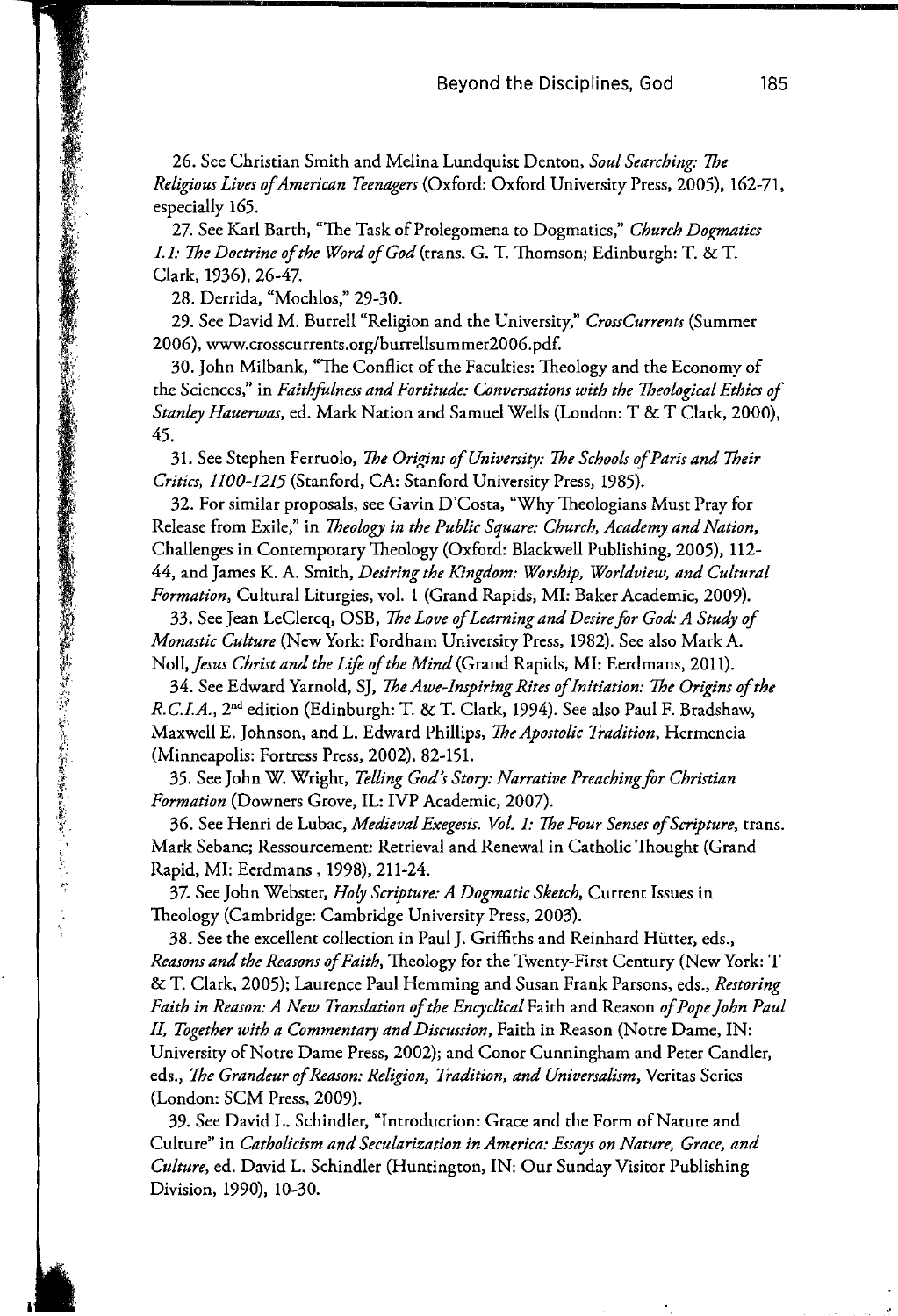40. See Michael L. Budde and Karen Scott, eds., *Witness of the Body: The Past, Present, and Future of Christian Martyrdom* (Grand Rapids, Ml: Eerdmans , 2011).

41. Stanley Hauerwas, "The Pathos of the University: The Case of Stanley Fish," in *The State of the University: Academic Knowledges and the Knowledge of God,* 

Illuminations: Theory and Religion (Oxford: Blackwell Publishing, 2007), 76-91.

42. Ferruolo, *The Origins of University,* 7-8.